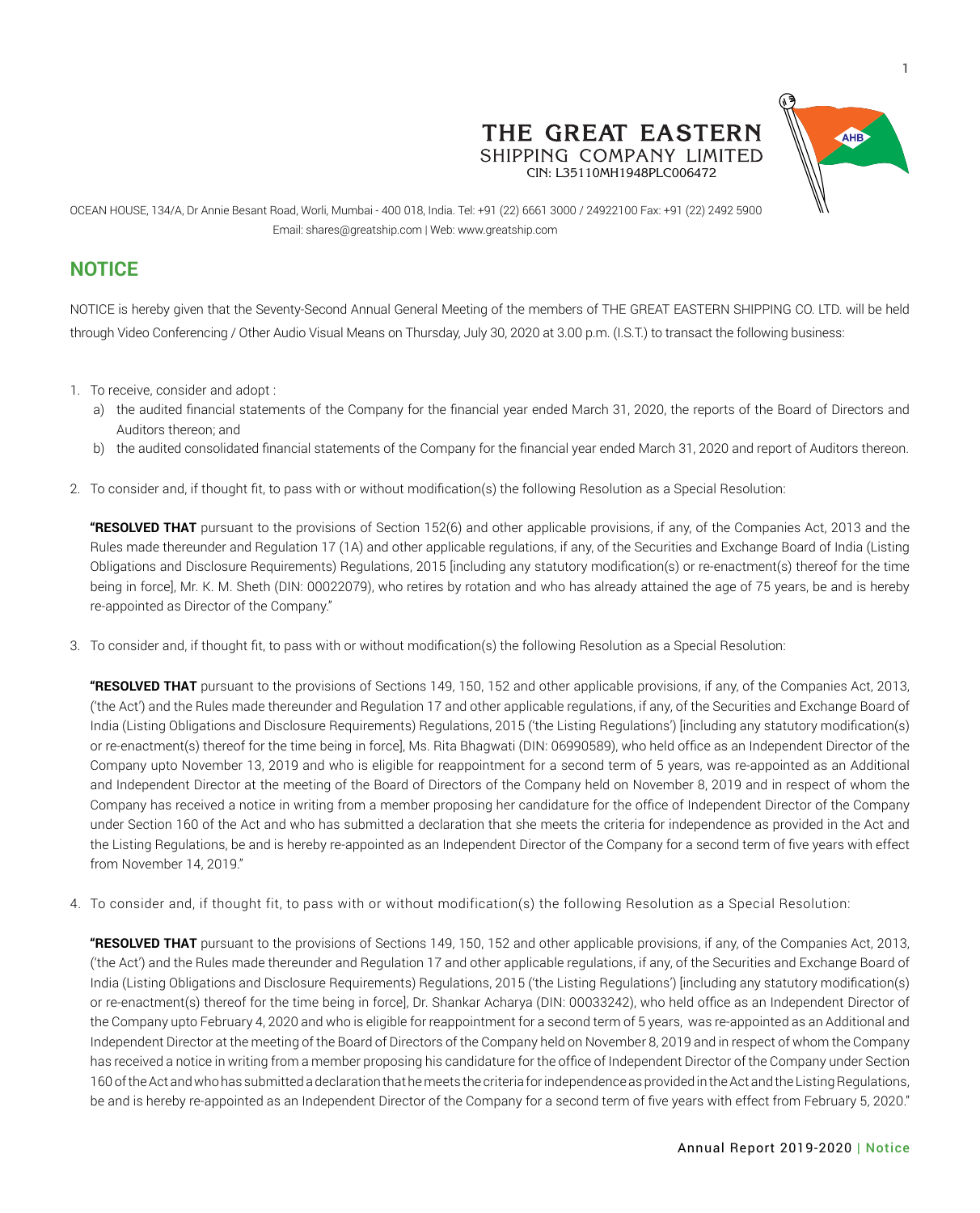**"RESOLVED FURTHER THAT** pursuant to the provisions of Regulation 17(1A) of the Listing Regulations, approval of the members be and is hereby accorded to Dr. Shankar Acharya (DIN: 00033242), who will attain the age of 75 years on October 21, 2020, to continue as an Independent Director of the Company until expiry of his second term as aforesaid."

5. To consider and, if thought fit, to pass with or without modification(s) the following Resolution as a Special Resolution:

"**RESOLVED THAT** pursuant to the provisions of Sections 196, 197, 203, Schedule V and other applicable provisions of the Companies Act, 2013, Regulation 17(6)(e) of the Securities and Exchange Board of India (Listing Obligations and Disclosure Requirements) Regulations, 2015 (including any modification(s) or re-enactment thereof, for the time being in force), the approval of the Company be and is hereby accorded to the re-appointment of Mr. Bharat K. Sheth (DIN: 00022102) as a Whole-time Director of the Company designated as 'Deputy Chairman & Managing Director' for a period of 3 years with effect from April 01, 2020 on the terms as set out in the Explanatory Statement annexed to this Notice, with liberty to the Board of Directors (hereinafter referred to as "the Board" which term shall be deemed to include any Committee of the Board constituted to exercise its powers, including the powers conferred by this Resolution) to alter and vary the said terms in such manner as may be agreed between Mr. Bharat K. Sheth and the Board."

6. To consider and, if thought fit, to pass with or without modification(s) the following Resolution as a Special Resolution:

**"RESOLVED THAT** pursuant to the provisions of Sections 196, 197, 203, Schedule V and other applicable provisions of the Companies Act, 2013 (including any modification(s) or re-enactment thereof, for the time being in force), the approval of the Company be and is hereby accorded to the re-appointment of Mr. G. Shivakumar (DIN: 03632124) as a Whole-time Director of the Company designated as 'Executive Director' for a period of 3 years with effect from November 14, 2019 on the terms as set out in the Explanatory Statement annexed to this Notice, with liberty to the Board of Directors (hereinafter referred to as "the Board" which term shall be deemed to include any Committee of the Board constituted to exercise its powers, including the powers conferred by this Resolution) to alter and vary the said terms in such manner as may be agreed between Mr. G. Shivakumar and the Board."

By Order of the Board

**Jayesh M. Trivedi** Company Secretary

Mumbai, May 30, 2020

**Registered Office :** Ocean House, 134/A, Dr. Annie Besant Road, Worli, Mumbai 400 018 Tel : 022 6661 3000/2492 2100 Fax : 022 2492 5900 Email : shares@greatship.com Web : www.greatship.com CIN : L35110MH1948PLC006472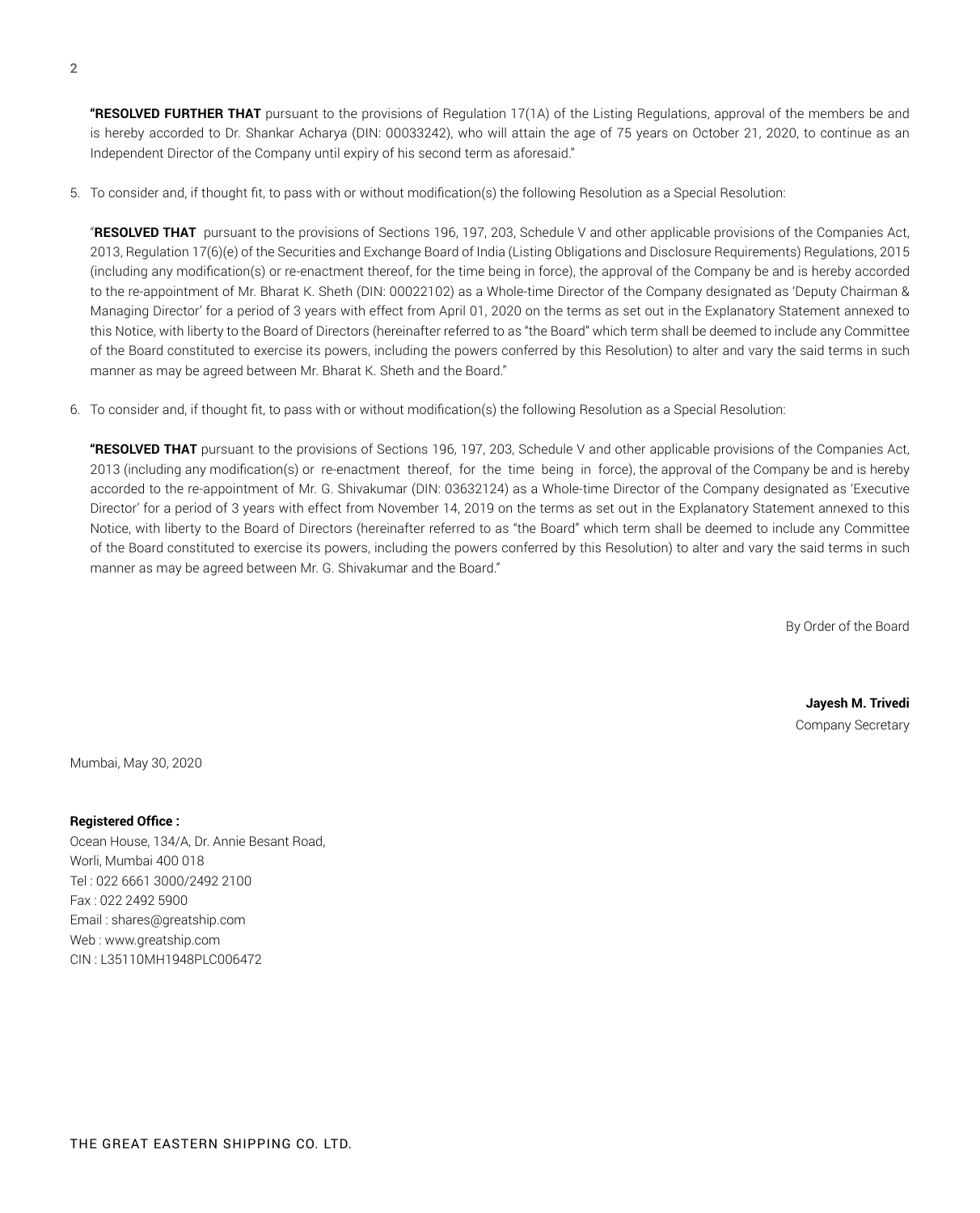# **NOTES :**

- 1. In view of the Covid-19 pandemic, the Ministry of Corporate Affairs has vide its circular dated May 5, 2020 read with circulars dated April 8, 2020 and April 13, 2020 (collectively referred to as **'MCA Circulars'**) permitted the holding of the Annual General Meeting (**'AGM'**) through video conferencing (**'VC'**) / other audio visual means (**'OAVM'**), without the physical presence of the Members at a common venue. In compliance with the MCA Circulars, the AGM of the Company is being held through VC / OAVM.
- 2. In compliance with the MCA Circulars and SEBI Circular dated May 12, 2020, Notice of the AGM along with the Annual Report 2019-20 is being sent only through electronic mode to those Members whose email addresses are registered with the Company / Depositories. Members may note that the Notice and Annual Report 2019-20 will also be available on the Company's website www.greatship.com, websites of the Stock Exchanges i.e. BSE Limited and National Stock Exchange of India Limited at www.bseindia.com and www.nseindia.com respectively, and on the website of KFin Technologies Private Limited: https://evoting.karvy.com.
- 3. Pursuant to the MCA Circulars, the facility to appoint proxy to attend and vote is not available for this AGM.
- 4. The Members attending the AGM through VC/OAVM shall be counted for the purpose of reckoning the quorum under Section 103 of the Companies Act, 2013.
- 5. The Explanatory Statement pursuant to Section 102(1) of the Companies Act, 2013, in respect of the business as per Item No. 2 to 6 herein above, is annexed hereto.
- 6. Members seeking any information with regard to the accounts or any matter to be placed at the AGM, are requested to write to the Company on or before July 28, 2020 through email (mentioning their name, demat account number/folio number, contact details etc.) on shares@greatship.com. The same will be replied by the Company suitably.
- 7. The Register of Members and Share Transfer Books of the Company will remain closed from July 24, 2020 to July 30, 2020 (both days inclusive).
- 8. Pursuant to Section 205A of the Companies Act, 1956, all unclaimed dividends upto the 40th dividend for the year 1993-94 paid by the Company on October 05, 1994 have been transferred to the General Revenue Account of the Central Government. Members who have not encashed the Dividend Warrants for the said period are requested to claim the amount from the Registrar of Companies, Maharashtra, C/o. Central Government Office Building, A Wing, 2nd Floor, Next to Reserve Bank of India, CBD Belapur 400 614.
- 9. Pursuant to Section 124(5) of the Companies Act, 2013, the Company has transferred the unclaimed dividend for the year 2011-12 (58th final) and 2012-13 (59th interim) to the Investor Education and Protection Fund (IEPF). The unclaimed dividend for the year 2012-13 (59th final) will be due for transfer to the IEPF on September 09, 2020 pursuant to Section 124(5) of the Companies Act, 2013. Shareholders who have not encashed the Dividend Warrants are requested to claim the amount from the Company's Share Department at the Registered Office of the Company.
- 10. Pursuant to Section 124(6) of the Companies Act, 2013, all shares in respect of which dividend has not been paid or claimed for seven consecutive years will also be due for transfer by the Company in the name of Investor Education and Protection Fund on September 09, 2020. Any claimant of shares transferred above shall be entitled to claim such shares from Investor Education and Protection Fund.
- 11. The information as required under Regulation 36(3) of the SEBI (Listing Obligations and Disclosure Requirements) Regulations, 2015 in respect of the Directors being appointed / re-appointed is annexed hereto.
- 12.Relevant documents referred to in the accompanying Notice and the Explanatory Statement are open for inspection by the members on the website of the Company: www.greatship.com.

During the AGM, the Register of Directors and Key Managerial Personnel and their shareholding maintained under Section 170 of the Companies Act, 2013, the Register of Contracts or Arrangements in which Directors are interested under Section 189 of the Companies Act, 2013 shall be available for inspection through electronic mode on the website of the Company: www.greatship.com.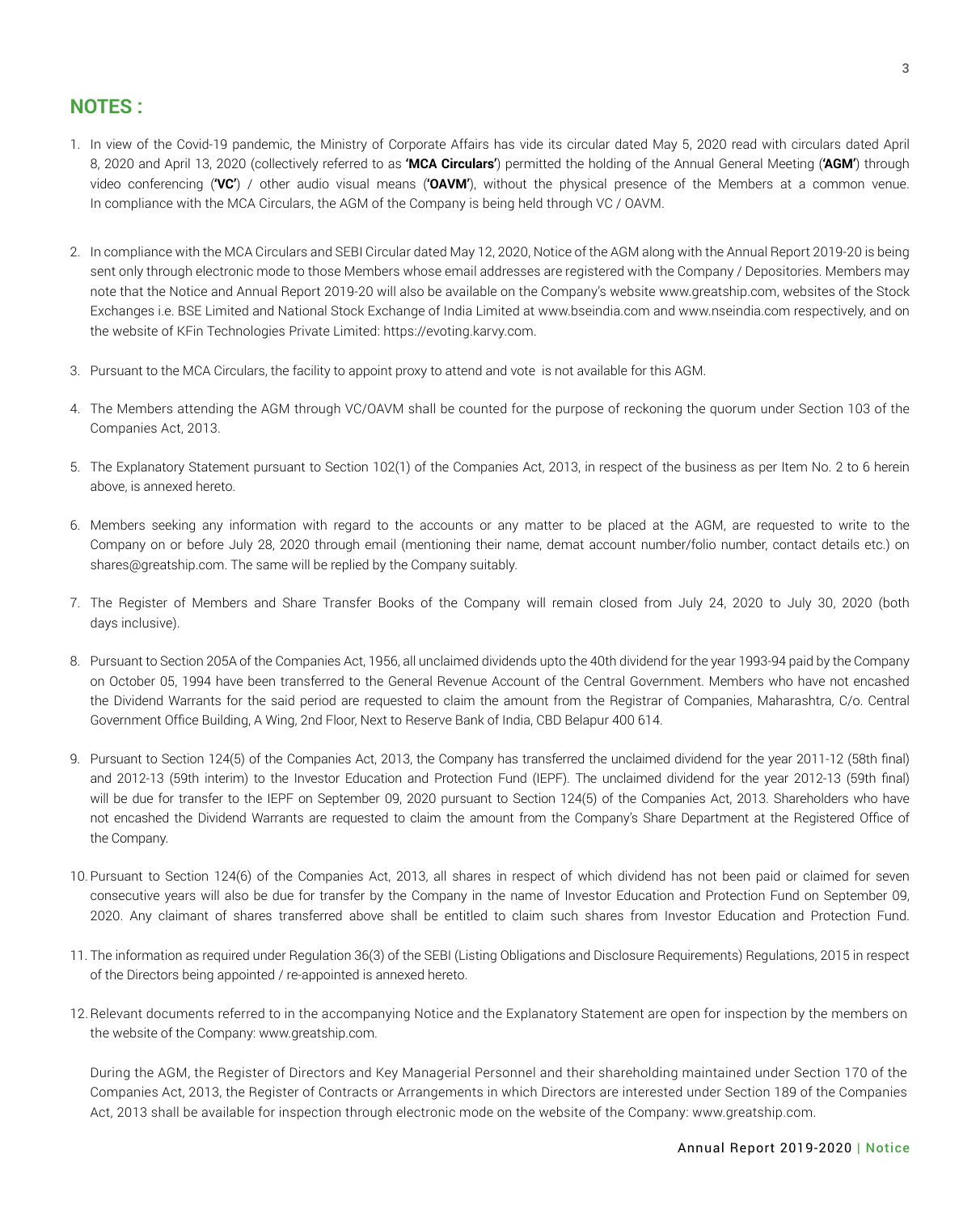13. The Company has availed the services of KFin Technologies Private Limited (earlier known as Karvy Fintech Private Ltd.) (**'KFin'**) for conducting of the AGM through VC/OAVM and providing e-voting facility during the AGM as well as remote e-voting facility.

Pursuant to Section 108 of the Companies Act, 2013 read with the Companies (Management and Administration) Rules, 2014 and Regulation 44 of the SEBI (Listing Obligations and Disclosure Requirements) Regulations, 2015 all the business as per Item Nos. 1 to 6 hereinabove, is required to be transacted by electronic means through remote e-voting.

- 14. **The remote e-voting period commences at 10.00 a.m. on Monday, July 27, 2020 and ends at 5.00 p.m. on Wednesday, July 29, 2020. The remote e-voting module will be disabled by KFin for voting thereafter.**
- 15. **Those Members, who will be present in the AGM through VC / OAVM facility and have not cast their vote on the Resolutions through remote e - voting, shall be eligible to vote through e-voting system during the AGM.**
- 16. The Members who have cast their vote by remote e-voting prior to the AGM may also attend the AGM but shall not be entitled to cast their vote again.
- 17. **A member's voting rights shall be in proportion to his/her share of the paid up equity share capital of the Company as on July 23, 2020 ('cut-off date')**. A person whose name is recorded in the Register of Members of the Company or in the Register of Beneficial Owners maintained by the depositories as on the 'cut-off date only' shall be entitled to avail the facility of remote e-voting as well as voting in the AGM. A person who is not a member as on the cut-off date should treat this Notice for information purposes only.
- 18. The Board of Directors of the Company has appointed Mr. Atul Mehta failing him Ms. Ashwini Inamdar, Partners, Mehta & Mehta, Company Secretaries, as Scrutinizers for conducting the remote e-voting and e-voting process in a fair and transparent manner.
- 19. The Scrutinizer will submit his/her report addressed to Mr. K. M. Sheth, Chairman or any officer of the Company authorised by the Chairman, after completion of the scrutiny and the results of the voting will be announced on or before August 1, 2020. The voting results shall be submitted to the Stock Exchanges. The same shall be displayed on the Notice Board of the Company at its Registered Office. The same shall also be placed on the website of the Company and KFin's website.
- 20. Members are requested to register their e-mail address for receiving all communication including Annual Report, Notices, Circulars, etc. from the Company electronically with respective Depository Participant (if holding shares in electronic form) or the Company / KFin (if holding shares in physical form). The requests to the Company / KFin (along with a self-attested copy of PAN card) can either be sent by way of a letter or by sending e-mail to : shares@greatship.com / einward.ris@kfintech.com.

### 21. **INSTRUCTIONS FOR ATTENDING THE AGM AND E-VOTING ARE AS FOLLOWS:**

#### **PROCEDURE FOR JOINING THE AGM THROUGH VC / OAVM:**

The Company will provide VC / OAVM facility to its Members for participating at the AGM. Members will be able to attend the AGM through VC / OAVM or view the live webcast at https://emeetings.kfintech.com by using their remote e-voting login credentials.

- a) Members are requested to follow the procedure given below:
	- i. Launch internet browser (chrome/firefox/safari) by typing the URL: https://emeetings.kfintech.com
	- ii. Enter the login credentials (i.e., User ID and password for e-voting).
	- iii. After logging in, click on "Video Conference" option
	- iv. Then click on camera icon appearing against AGM event of The Great Eastern Shipping Co. Ltd. to attend the Meeting.
- b) Members who do not have User ID and Password for e-voting or have forgotten the User ID and Password may retrieve the same by following the procedure given in the remote e-voting instructions.
- c) Members are encouraged to join the AGM through laptops with Google Chrome for better experience. Further, Members will be required to allow camera, if any, and are requested to use internet with a good speed to avoid any disturbance during the meeting.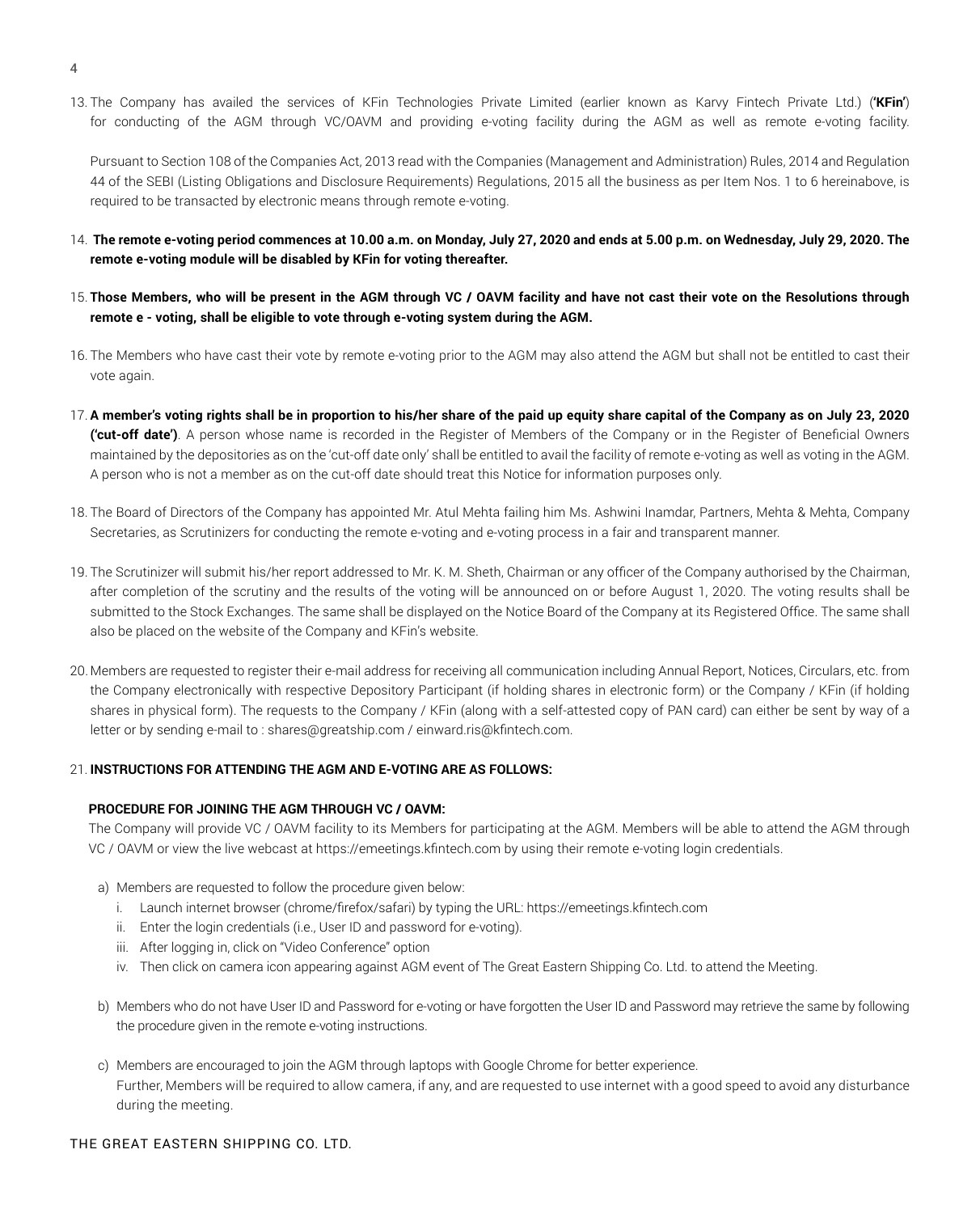Please note that participants connecting from mobile devices or tablets or through laptop connecting via Mobile Hotspot may experience Audio/Video loss due to fluctuation in their respective network. It is therefore recommended to use stable Wi-Fi or LAN connection to mitigate any kind of aforesaid glitches.

- d) Members who would like to express their views or ask questions during the AGM may register themselves by logging on to https:// emeetings.kfintech.com and clicking on the 'Speaker Registration' option available on the screen after log in. The Speaker Registration will be open during July 24, 2020 to July 28, 2020. Only those members who are registered will be allowed to express their views or ask questions. The Company reserves the right to restrict the number of questions and number of speakers, depending upon availability of time as appropriate for smooth conduct of the AGM.
- e) Members will be allowed to attend the AGM through VC / OAVM on first come, first served basis.

However, the participation of large shareholders i.e. members holding 2% or more, promoters, Institutional Investors, Directors, Key Managerial Personnel, Chairperson of Audit Committee, Stakeholders' Relationship Committee, Nomination and Remuneration Committee and Auditors are not restricted on first come first serve basis.

- f) Facility to join the meeting shall be opened thirty minutes before the scheduled time of the AGM and shall be kept open throughout the proceedings of the AGM.
- g) Members who need assistance before or during the AGM, can contact KFin on toll free number 1800-345-4001. Kindly quote your name, DP ID-Client ID / Folio no. and E-voting Event Number in all your communications.
- h) In case of joint holders attending the AGM, only such joint holder who is higher in the order of names will be entitled to vote at the AGM.

# **PROCEDURE FOR REMOTE E-VOTING AND E-VOTING AT THE AGM:**

#### **Remote E-voting**

Members may cast their votes remotely, using an electronic voting system **('remote e-voting').** The remote e-voting period commences at 10.00 a.m. on Monday, July 27, 2020 and ends at 5.00 p.m. on Wednesday, July 29, 2020. The remote e-voting module will be disabled by KFin for voting thereafter.

#### **E-voting at the AGM**

The facility for voting through electronic voting system will also be made available at the AGM **('Insta Poll')** and Members attending the AGM who have not cast their vote(s) by remote e-voting will be able to vote at the AGM through Insta Poll.

# **Facility to cast vote through Insta Poll will be made available on the Video Conferencing screen and will be activated once the Insta Poll is announced at the AGM.**

Members may click on the "Thumb sign" on the left hand corner of the video screen to take them to the "Insta Poll" page. Members may click on the "Insta Poll" icon to reach the resolution page and vote on the resolutions.

The manner of e-voting by members is provided in the instructions given below:

### **I) Information and instructions relating to e-voting are as under:**

- i. The members who have cast their vote(s) by remote e-voting may also attend the Meeting but shall not be entitled to cast their vote(s) again at the Meeting. Once the vote on a resolution is cast by a member, whether partially or otherwise, the member shall not be allowed to change it subsequently or cast the vote again.
- ii. A member can opt for only single mode of voting per EVEN, i.e., through remote e-voting or voting at the Meeting (Insta Poll). If a member casts vote(s) by both modes, then voting done through remote e-voting shall prevail and vote(s) cast at the Meeting shall be treated as "INVALID".
- iii. A person, whose name is recorded in the register of members or in the register of beneficial owners maintained by the depositories as on the cut-off date, i.e., July 23, 2020 only shall be entitled to avail the facility of remote e-voting or for participation at the AGM and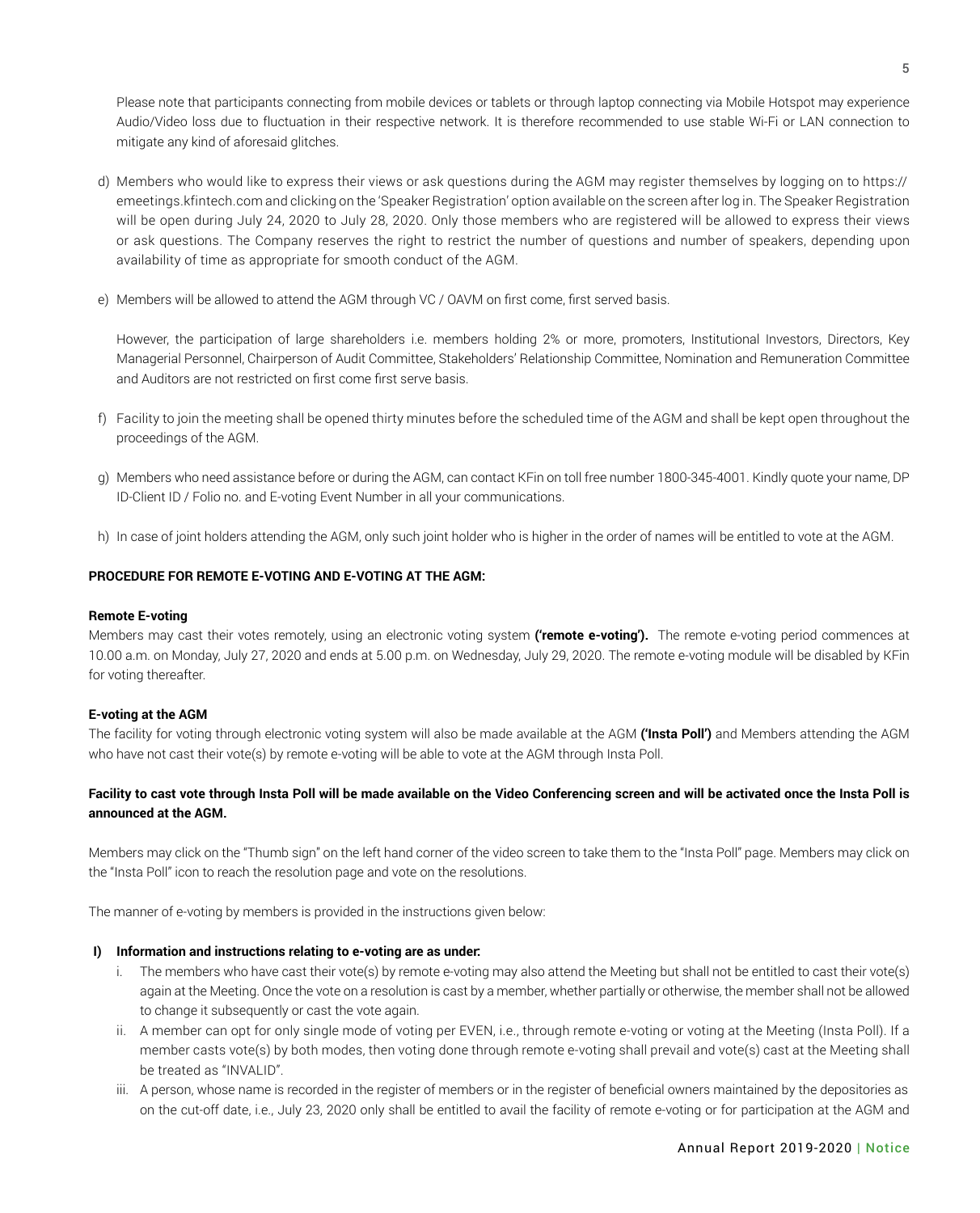voting through Insta Poll. A person who is not a member as on the cut-off date, should treat the Notice for information purpose only.

- iv. Any person who becomes a member of the Company after despatch of the Notice of the Meeting and holding shares as on the cut-off date may obtain the User ID and password from KFin in the manner as mentioned below:
	- (a) If the mobile number of the member is registered against Folio No. / DP ID Client ID, the member may send SMS: MYEPWD <space> E-Voting Event Number+Folio No. or DP ID Client ID to 9212993399 Example for NSDL: MYEPWD <SPACE> IN12345612345678 Example for CDSL: MYEPWD <SPACE> 1402345612345678 Example for Physical: MYEPWD <SPACE> XXXX1234567890
	- (b) If e-mail address or mobile number of the Member is registered against Folio No. / DP ID Client ID, then on the home page of https://evoting.karvy.com, the member may click "Forgot Password" and enter Folio No. or DP ID Client ID and PAN to generate a password.
	- (c) Member may call on KFin's toll-free number 1800-345-4001
	- (d) Member may send an e-mail request to evoting@karvy.com
	- (e) If the member is already registered with KFin's e-voting platform, then he can use his existing password for logging in.

#### **II) Information and instructions for remote e-voting:**

# **A. In case a member receives an e-mail from the Company / KFin [for members whose e-mail addresses are registered with the Company / Depository Participant(s)]:**

- a. Launch internet browser by typing the URL: https://evoting.karvy.com
- b. Enter the login credentials **(User ID and password given in the e-mail)**. Folio No. or DP ID Client ID will be your User ID. However, if you are already registered with KFin for e-voting, you can use your existing User ID and password for logging in. If required, please visit https://evoting.karvy.com or contact toll-free number 1800-345-4001 (from 9:00 a.m. to 6:00 p.m.) for your existing password.
- c. After entering these details appropriately, click on "LOGIN".
- d. You will now reach Password Change Menu wherein you are required to mandatorily change your password upon logging in for the first time. The new password shall comprise minimum 8 characters with at least one upper case (A-Z), one lower case (a-z), one numeric (0-9) and a special character  $(@, #, \$, etc.)$ . It is strongly recommended that you do not share your password with any other person and that you take utmost care to keep your password confidential.
- e. You need to login again with the new credentials.
- f. On successful login, the system will prompt you to select the E-Voting Event Number (EVEN) for The Great Eastern Shipping Company Limited.
- g. On the voting page, the number of shares (which represents the number of votes held by you as on the cut-off date) will appear.
- h. If you desire to cast all the votes assenting/dissenting to the resolution, enter all shares and click 'FOR'/'AGAINST' as the case may be or partially in 'FOR' and partially in 'AGAINST', but the total number in 'FOR' and/or 'AGAINST' taken together should not exceed your total shareholding as on the cut-off date. You may also choose the option 'ABSTAIN' and the shares held will not be counted under either head
- i. Members holding shares under multiple folios / demat accounts shall choose the voting process separately for each of the folios / demat accounts.
- j. Voting has to be done for each item of the Notice separately.
- k. You may then cast your vote by selecting an appropriate option and click on "SUBMIT".
- l. A confirmation box will be displayed. Click "OK" to confirm, else "CANCEL" to modify.
- m. Once you confirm, you will not be allowed to modify your vote.
- n. During the voting period, you can login multiple times till you have confirmed that you have voted on the resolution.
- o. Corporate / Institutional Members (i.e., other than Individuals, HUFs, NRIs, etc.) are required to send legible scanned certified true copy (in PDF Format) of the Board Resolution / Power of Attorney / Authority Letter, etc., together with attested specimen signature(s) of the duly authorized representative(s), to the Scrutiniser at e-mail id: evoting@mehta-mehta.com. It is also requested to upload the same in the e-voting module in their login. The naming format of the aforesaid legible scanned document shall be "Corporate Name EVENT NO."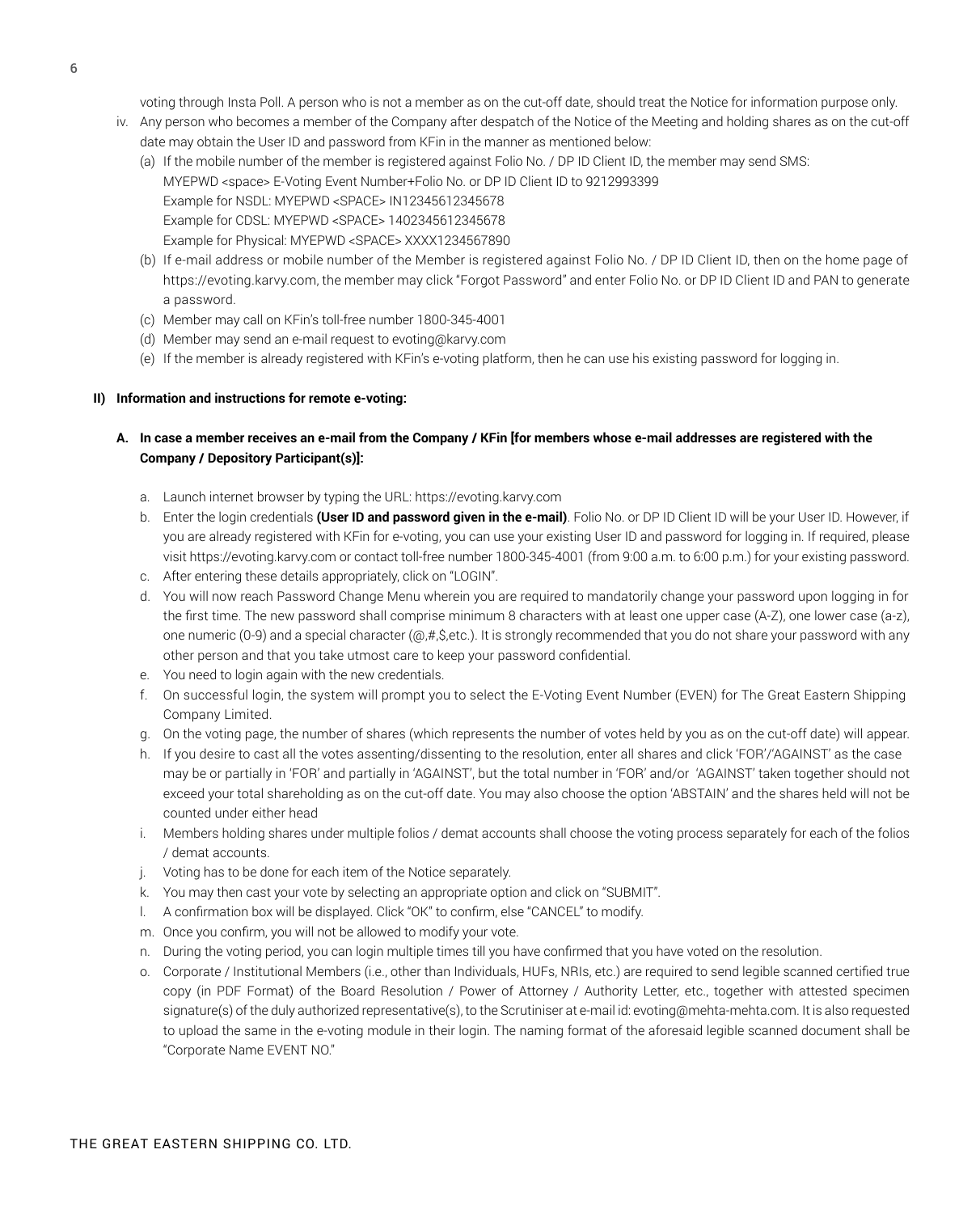- **B. In case of a member whose e-mail address is not registered / updated with the Company / KFin / Depository Participant(s), please follow the following steps to generate your login credentials:** 
	- a. Members holding shares in physical mode, who have not registered / updated their email addresses with the Company, are requested to register / update the same by writing to the Company with details of folio number and attaching a self-attested copy of PAN card at shares@greatship.com or to KFin at einward.ris@kfintech.com
	- b. Members holding shares in dematerialised mode who have not registered their e-mail addresses with their Depository Participant(s) are requested to register / update their email addresses with the Depository Participant(s) with whom they maintain their demat accounts.
	- c. After due verification, the Company / KFin will forward your login credentials to your registered email address.
	- d. Follow the instructions at II.(A). (a) to (n) to cast your vote.
- 22. In case of any query pertaining to e-voting, members may refer to the "Help" and "FAQs" sections / E-voting user manual available through a dropdown menu in the "Downloads" section of KFin's website for e-voting: https://evoting.karvy.com or call KFin on 1800 345 4001 (toll free).
- 23. Members are requested to note the following contact details for addressing e-voting grievances:

### **Mr. Anil Dalvi**

Manager KFin Technologies Private Limited Selenium Tower B, Plot 31 - 32, Gachibowli, Financial District, Nanakramguda, Hyderabad - 500 032 Telephone: +91 - 40 6716 2222/ 6716 1631 Fax: +91 - 40 2342 0814 E-mail: einward.ris@kfintech.com.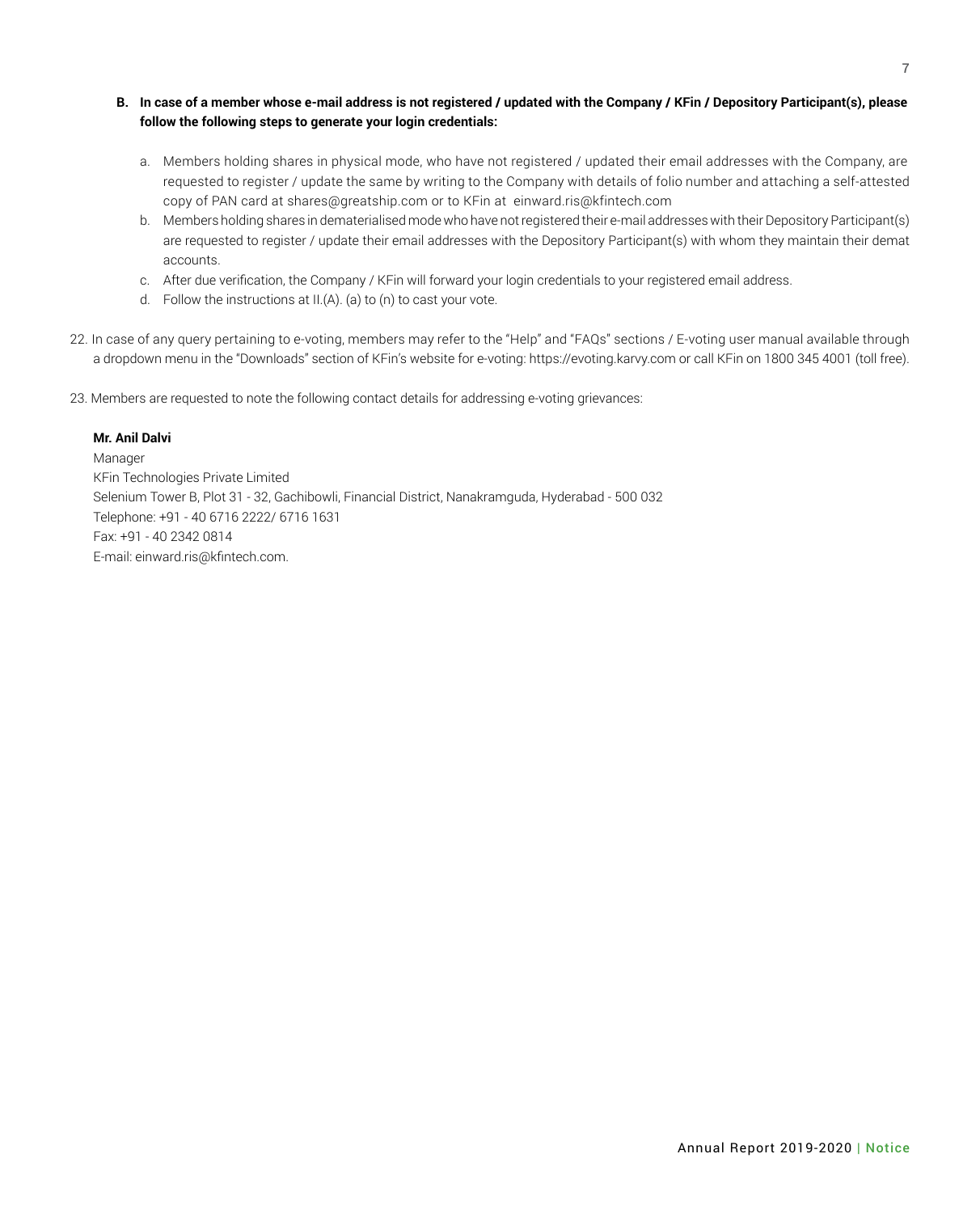# **Instructions at a glance**

| Cut-off date            | July 23, 2020                                                                                            |
|-------------------------|----------------------------------------------------------------------------------------------------------|
| Remote e-voting period  | Starts at 10.00 a.m. on July 27, 2020 and ends at 5.00 p.m. on July 29, 2020                             |
| For remote e-voting     | Log on to: https://evoting.karvy.com                                                                     |
| Speaker Registration    | From July 24, 2020 to July 28, 2020                                                                      |
|                         | Log on to: https://emeetings.kfintech.com                                                                |
| AGM                     | 03.00 p.m. on July 30, 2020                                                                              |
| For attending AGM       | Log on to: https://emeetings.kfintech.com                                                                |
| For e-voting during AGM | Go to the "Insta Poll" page after voting is announced by clicking on the thumb icon on the video screen  |
| User ID and Passwords   | Use your existing User ID and Password; OR                                                               |
|                         | User ID and Password mentioned in the email: OR                                                          |
|                         | Write to shares@greatship.com / einward.ris@kfintech.com.(for shares held in physical form); OR          |
|                         | Register / update your email addresses with the Depository Participant(s) (for share held in Demat form) |
| KFin's contact details  | Toll free number: 1800-345-4001                                                                          |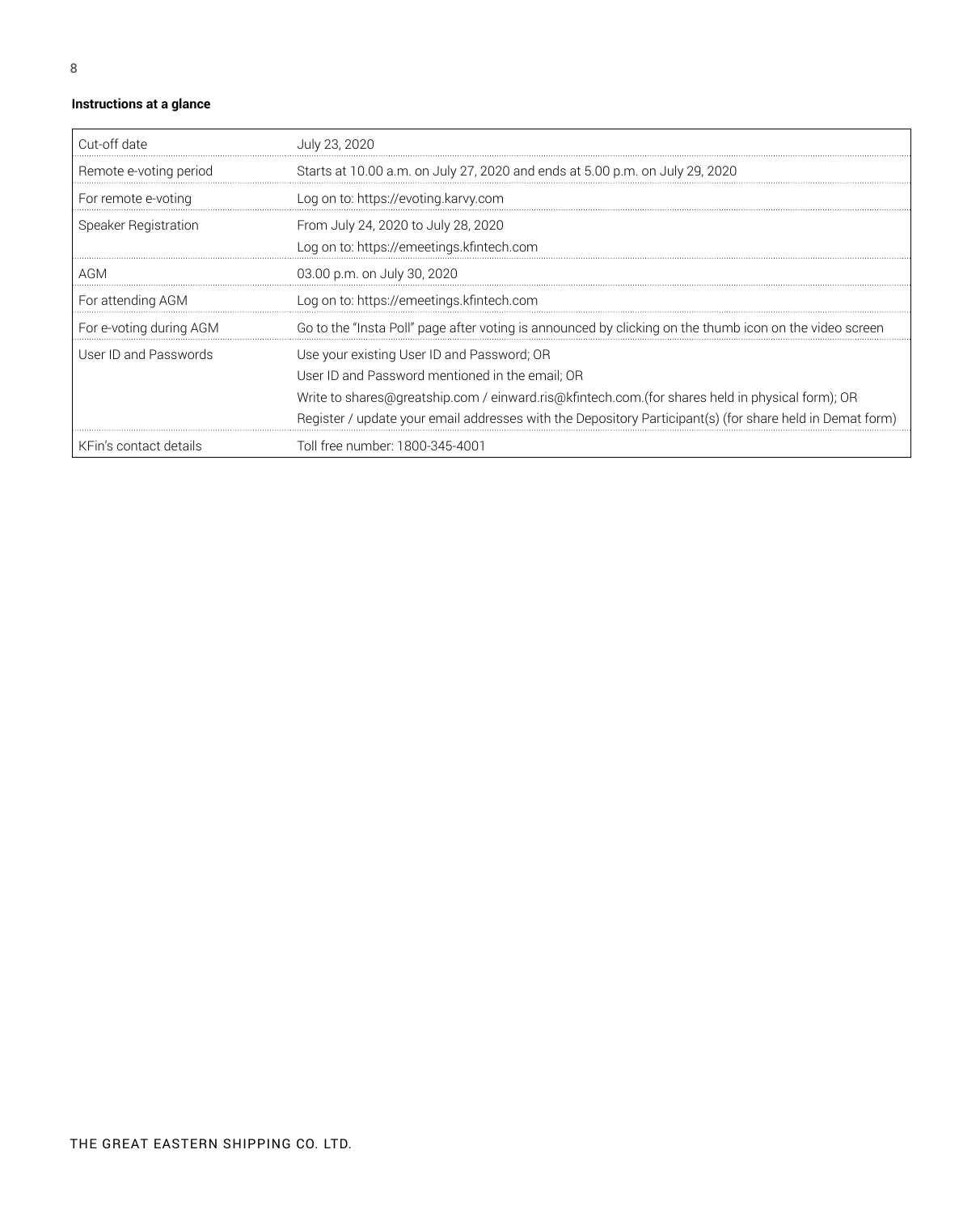#### **EXPLANATORY STATEMENT UNDER SECTION 102(1) OF THE COMPANIES ACT, 2013**

#### **ITEM NO. 2**

Mr. K. M. Sheth, Non-Executive Chairman, was appointed by the members as Non-Executive Director retiring by rotation at their Annual General Meeting held on August 10, 2017. As per the provisions of Section 152(6) of the Companies Act, 2013 he is liable to retire by rotation at this Annual General Meeting.

Mr. K. M. Sheth has already attained the age of 75 years.

Regulation 17(1A) of the Securities and Exchange Board of India (Listing Obligations and Disclosure Requirements) Regulations, 2015 specifies that no listed entity shall continue the directorship of any person as a Non-Executive director who has attained the age of seventy five years unless a special resolution is passed to that effect.

Accordingly, it is proposed to pass a special resolution as set out at Item No. 2 to re-appoint him as a Director retiring by rotation.

Mr. K. M. Sheth's brief profile is set out hereinafter. Mr. K. M. Sheth possesses decades of rich experience in the shipping industry and his continued association would be of immense benefit to the Company and therefore, it is desirable to continue to avail his services as Director of the Company.

Your Directors commend the resolution at Item No. 2 of the Notice for your approval.

Mr. K. M. Sheth may be deemed to be interested, financially or otherwise, in the resolution as set out at Item No.2 of the Notice. Mr. Bharat K. Sheth and Mr. Ravi K. Sheth may also be deemed to be interested in the said resolution. Other relatives of Mr. K. M. Sheth may also be deemed to be interested in the said resolution to the extent of their shareholding interest, if any, in the Company.

None of the other Directors or Key Managerial Personnel of the Company or their relatives are, in any way, concerned or interested, financially or otherwise, in the aforesaid resolution.

#### **ITEM NOS. 3 & 4:**

Ms. Rita Bhagwati and Dr. Shankar Acharya were appointed as Independent Directors of the Company for a term of 5 years w.e.f. November 14, 2014 and February 05, 2015 respectively at the Annual General Meeting held on August 12, 2015. Accordingly, their tenure (first term) expired on November 13, 2019 and February 04, 2020 respectively.

Section 149 of the Companies Act, 2013 permits an Independent Director to hold office as an Independent Director for two terms of five years each and accordingly both the Independent Directors are eligible for a second term as Independent Directors, subject to approval of members by way of a special resolution.

At their meetings held on November 08, 2019, the Nomination & Remuneration Committee as well as the Board of Directors of the Company evaluated the performance of Ms. Rita Bhagwati and Dr. Shankar Acharya. Both of them have, over the course of their association with the Company, gained rich insights into the working of the shipping industry. They have in turn used these insights, and their own experience in different areas and industry, to help guide the Company's strategy. They have, each in their own ways, played invaluable roles in helping the Company work towards its goal of becoming one of the most highly reputed shipping company worldwide. Considering the above, the Nomination & Remuneration Committee had no hesitation in recommending them to continue and guide the Company for a second term as Independent Directors.

Accordingly, based on the recommendations of the Nomination & Remuneration Committee, the Board of Directors, at their meeting held on November 8, 2019, subject to approval of the members, re-appointed:

- 1. Ms. Rita Bhagwati as Additional Director & Independent Director for a period of 5 years w.e.f. November 14, 2019.
- 2. Dr. Shankar Acharya as Additional Director & Independent Director for a period of 5 years w.e.f. February 5, 2020.

By virtue of the provisions of Section 161 of the Companies Act, 2013 ('the Act'), read with Article 95 of the Articles of Association of the Company,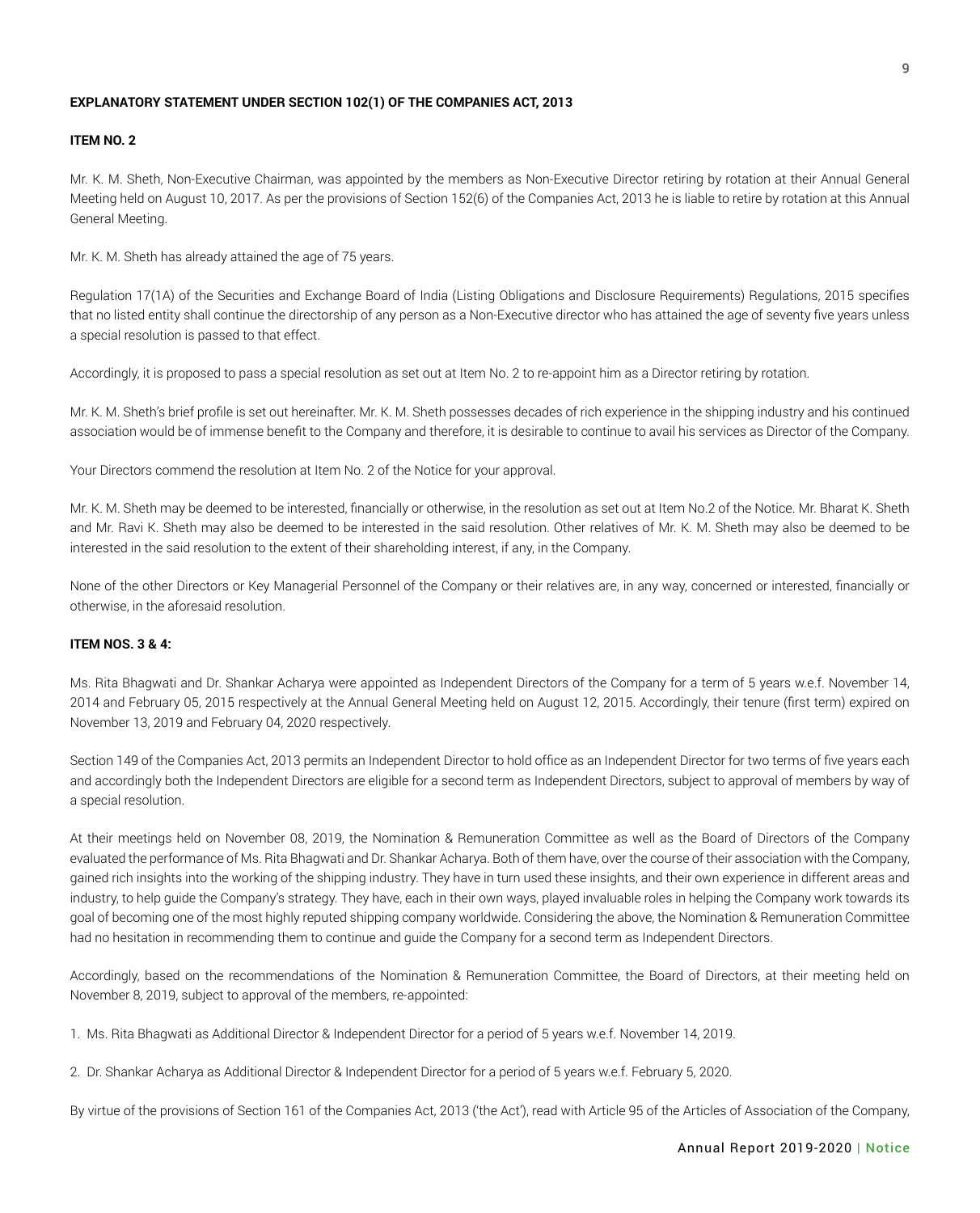they will hold office upto the date of the Annual General Meeting. The Company has received notices in writing from members under Section 160 of the Act proposing their candidatures for the office of Independent Directors of the Company.

Ms. Rita Bhagwati and Dr. Shankar Acharya are not disqualified from being appointed as Directors in terms of Section 164 of the Act and have given their consent to act as Directors. The Company has also received declarations from them that they meet with the criteria of independence as prescribed both under sub-section (6) of Section 149 of the Act and under Regulation 16(1)(b) of the Securities and Exchange Board of India (Listing Obligations and Disclosure Requirements) Regulations, 2015 (the 'Listing Regulations').

In the opinion of the Board, Ms. Rita Bhagwati and Dr. Shankar Acharya are independent of the management and fulfil the conditions for appointment as Independent Directors as specified in the Act and the Listing Regulations.

Brief resume of the aforesaid Independent Directors, nature of their expertise in specific functional areas and other details as stipulated under the Listing Regulations are annexed to the Notice. The same may be treated as justification for the re-appointment of Ms. Rita Bhagwati and Dr. Shankar Acharya as Independent Directors.

The Board considers that their continued association would be of immense value to the Company and it is desirable to continue to avail the services of Ms. Rita Bhagwati and Dr. Shankar Acharya as Independent Directors. Their performance has been consistently found good by the Board.

As per the provisions of Regulation 17(1A) of the Listing Regulations, no listed entity shall appoint a person or continue the directorship of any person as a Non-Executive director who has attained the age of 75 years unless a special resolution is passed to that effect. Dr. Shankar Acharya will attain 75 years of age on October 21, 2020. Accordingly, it is proposed to pass special resolution as set out at Item No.4 to enable him to continue his directorship for the second term.

Your Directors commend the resolutions at Item Nos. 3 and 4 of the Notice for your approval.

Copies of the letters for re-appointment of Ms. Rita Bhagwati and Dr. Shankar Acharya as Independent Directors, setting out the terms and conditions, are available for inspection by members on the website of the Company: www.greatship.com

Ms. Rita Bhagwati and Dr. Shankar Acharya are interested, financially or otherwise, in the Resolutions as set out at Item Nos. 3 and 4 of the Notice with regard to their respective re-appointments. Their relatives may also be deemed to be interested in the Resolutions set out at Item Nos. 3 and 4 of the Notice, to the extent of their shareholding interest, if any, in the Company.

Save and except the above, none of the other Directors or Key Managerial Personnel of the Company or their relatives are, in any way, financially or otherwise, concerned or interested in the aforesaid resolutions.

# **ITEM NOS. 5 & 6:**

The Members of the Company, at their Annual General Meeting held on August 12, 2015, approved the re-appointment of Mr. Bharat K. Sheth as 'Deputy Chairman & Managing Director' of the Company for a period of 5 years with effect from April 1, 2015 and also the appointment of Mr. G. Shivakumar as 'Executive Director' of the Company for a period of 5 years with effect from November 14, 2014. Further, the Members, by way of postal ballot (the results of which were declared on January 24, 2019), approved the restructured remuneration payable to Mr. Bharat K. Sheth and Mr. G. Shivakumar.

The existing terms of appointment of Mr. G. Shivakumar and Mr. Bharat K. Sheth expired on November 13, 2019 and March 31, 2020 respectively.

The Nomination and Remuneration Committee at its meetings held on November 8, 2019 and March 6, 2020 recommended the re-appointment of Mr. G. Shivakumar as 'Executive Director' and Mr. Bharat K. Sheth as 'Deputy Chairman & Managing Director' for a period of 3 years with effect from November 14, 2019 and April 01, 2020 respectively on fresh terms, particulars of which are set out hereinafter.

While considering the re-appointment the Nomination and Remuneration Committee considered the volatility in shipping business, the impact of Accounting Standards as well as current uncertainty due to Covid-19 global pandemic which may result in decline in the Company's profitability or may lead to absence or inadequate profits in the future years.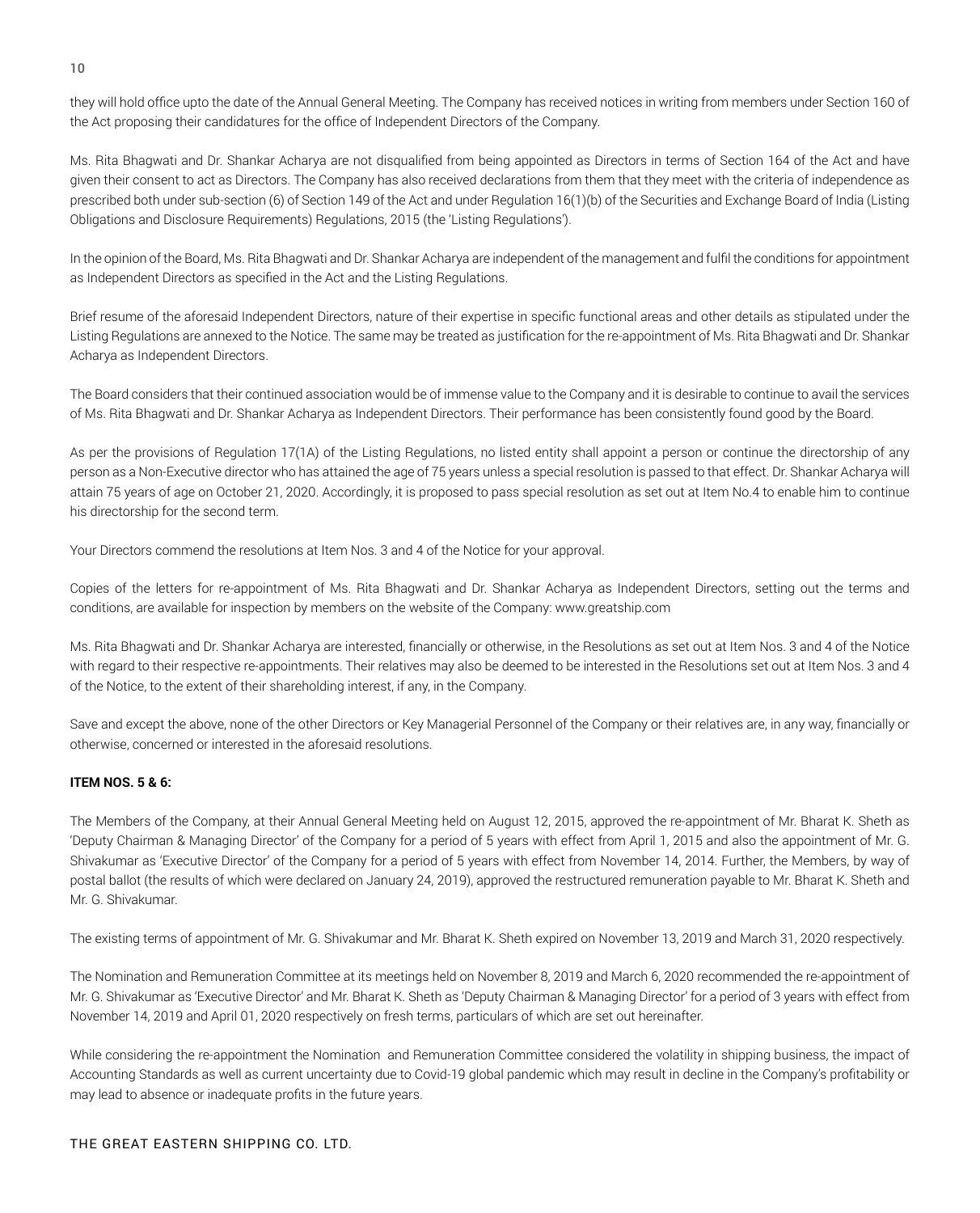Members may note that in the event of absence or inadequacy of profits in any financial year, Section 197 read with Schedule V of the Companies Act, 2013 allows payment of remuneration in excess of the limits prescribed therein if the shareholders, by way of special resolution, approve the same for a period not exceeding 3 years. Accordingly Mr. G. Shivakumar and Mr. Bharat K. Sheth have been recommended to be re-appointed for a period of 3 years.

The terms of appointment as recommended by the Nomination and Remuneration Committee are similar to the earlier terms of appointment of Mr. Bharat K. Sheth and Mr. G. Shivakumar except that the Committee has recommended a modest increase in remuneration payable to Mr. Bharat K. Sheth with a view to align remuneration packages with the best corporate practices prevailing in the industry and particularly in the shipping industry globally.

In accordance with the recommendations of the Nomination and Remuneration Committee, the Board of Directors, at their meeting held on November 8, 2019 re-appointed Mr. G. Shivakumar, as 'Executive Director' for a period of 3 years with effect from November 14, 2019 on fresh terms, particulars of which are as follows:

- a) **Salary**: Consolidated Salary, including Company's contribution to Provident Fund, Superannuation Fund and all other allowances, as may be decided by the Board of Directors of the Company in the scale of  $\bar{\tau}$  120 lakh p.a. to  $\bar{\tau}$  195 lakh p.a.
- b) **Variable Pay:** Variable Pay for each financial year, as may be fixed by the Board of Directors of the Company considering individual performance as well as performance of the Company, not exceeding one time the annual Consolidated Salary referred to at (a) above.
- c) In addition, Mr. G. Shivakumar will be entitled to following benefits as per the rules of the Company:
	- i) Transportation/conveyance facilities.
	- ii) Telecommunication facilities at residence.
	- iii) Leave encashment.
	- iv) Reimbursement of medical expenses incurred for himself and his family.
	- v) Insurance cover.
	- vi) Housing Loan.
	- vii) Membership fees of Clubs.
	- viii) Gratuity.
	- ix) Leave travel allowance.
	- x) Post-retirement medical benefits.
	- xi) Other benefits as may be applicable to his grade from time to time.
- d) Mr. G. Shivakumar shall be paid aforesaid remuneration notwithstanding that the same may exceed the limits prescribed under Section 197(1), Schedule V or any other applicable provisions of the Companies Act, 2013 as may be amended from time to time or any other law for the time being in force.
- e) In the event of absence or inadequacy of profit in any financial year, Mr. G. Shivakumar shall be paid aforesaid remuneration as minimum remuneration.
- f) Expenses incurred by Mr. G. Shivakumar during business trips for travelling, boarding and lodging shall be reimbursed and not considered as perquisites.
- g) Mr. G. Shivakumar shall be responsible for all such functions as may be delegated to him by the Managing Director and the Board of Directors from time to time.
- h) The Company or Mr. G. Shivakumar shall be entitled to terminate this appointment by giving three months' notice in writing.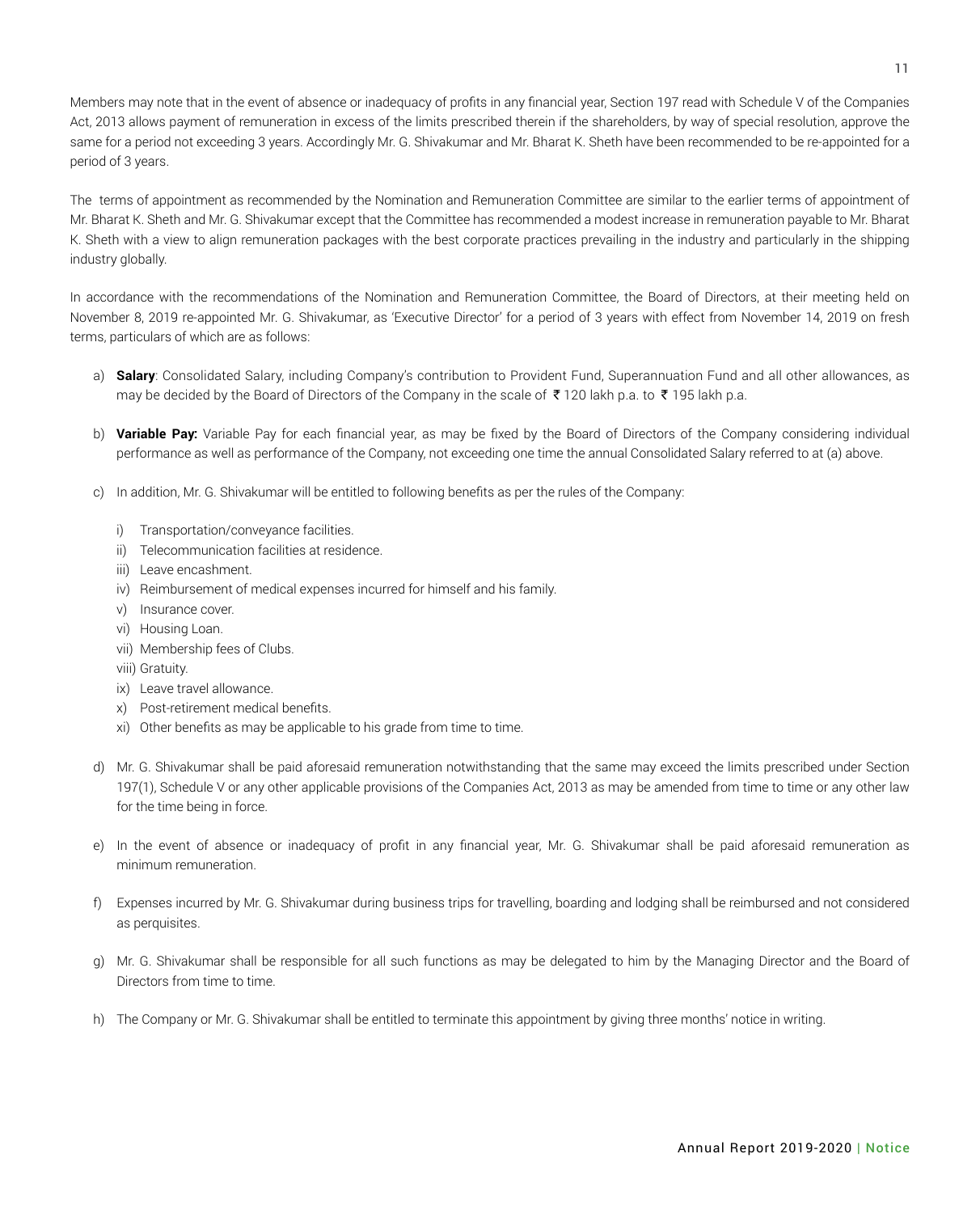In accordance with the recommendations of the Nomination and Remuneration Committee, the Board of Directors, at their meeting held on March 6-7, 2020 re-appointed Mr. Bharat K. Sheth as 'Deputy Chairman & Managing Director' for a period of 3 years with effect from April 1, 2020 on fresh terms, particulars of which are as follows:

- a) **Salary**: Consolidated Salary, including Company's contribution to Provident Fund, Superannuation Fund and all other allowances, as may be decided by the Board of Directors of the Company in the scale of ₹405 lakh p.a. to ₹540 lakh p.a.
- b) **Variable Pay:** Variable Pay for each financial year, as may be fixed by the Board of Directors considering individual performance as well as performance of the Company,
	- i) not exceeding one and half times the annual Consolidated Salary referred to at (a) above if in any financial year the Company has no profits or its profits are inadequate.
	- ii) not exceeding three times the annual Consolidated Salary referred to at (a) above if in any financial year the Company has adequate profits.
- c) In addition, Mr. Bharat K. Sheth will be entitled to:
	- i) Transportation/conveyance facilities as per the rules of the Company.
	- ii) Telecommunication facilities including at residence.
	- iii) Leave encashment as per rules of the Company.
	- iv) Reimbursement of medical expenses incurred for himself and his family.
	- v) Insurance cover as per the rules of the Company.
	- vi) Housing Loan as per the rules of the Company.
	- vii) Fees of Clubs subject to a maximum of two clubs.
	- viii) Leave travel allowance as per the rules of the Company.
- d) The expenses incurred by Mr. Bharat K. Sheth for Company's business and expenses incurred during business trips for travelling, boarding and lodging, including for his spouse shall be reimbursed and not be considered as perquisites.
- e) Mr. Bharat K. Sheth shall be paid aforesaid remuneration notwithstanding that the same may exceed the limits prescribed under Section 197(1), Schedule V or any other applicable provisions of the Companies Act, 2013 or Regulation 17(6)(e) or any other applicable provisions of the Securities and Exchange Board of India (Listing Obligations and Disclosure Requirements) Regulations, 2015 as may be amended from time to time or any other law for the time being in force.
- f) In the event of absence or inadequacy of profit in any financial year, Mr. Bharat K. Sheth shall be paid aforesaid remuneration as minimum remuneration.
- g) In addition, Mr. Bharat K. Sheth shall also be entitled to bonafide payment (which shall include providing perquisites) by way of pension in respect of his past services to the Company in accordance with a scheme formulated by the Board of Directors from time to time, subject to the limits prescribed, if any, under the Companies Act, 2013.
- h) In the event of loss of his office as a Whole-time Director, Mr. Bharat K. Sheth shall be paid compensation in the manner and to the extent provided under Sections 191 and 202 of the Companies Act, 2013.

The terms of remuneration of Mr. Bharat K. Sheth and Mr. G. Shivakumar are in accordance with the Remuneration Policy for the Directors, Key Managerial Personnel and other employees of the Company, which describes in detail the structure of remuneration, guiding principles, performance criteria, rating methodology etc. Copy of the Remuneration Policy is available on the website of the Company – www.greatship.com.

The Members may note that Regulation 17(6)(e) of the Securities and Exchange Board of India (Listing Obligations and Disclosure Requirements) Regulations, 2015 also requires obtaining approval of the shareholders by way of special resolution if the annual remuneration payable to executive director who is a promoter or member of promoter group exceeds the limits prescribed therein. The said provisions will be applicable to Mr. Bharat K. Sheth, being promoter of the Company.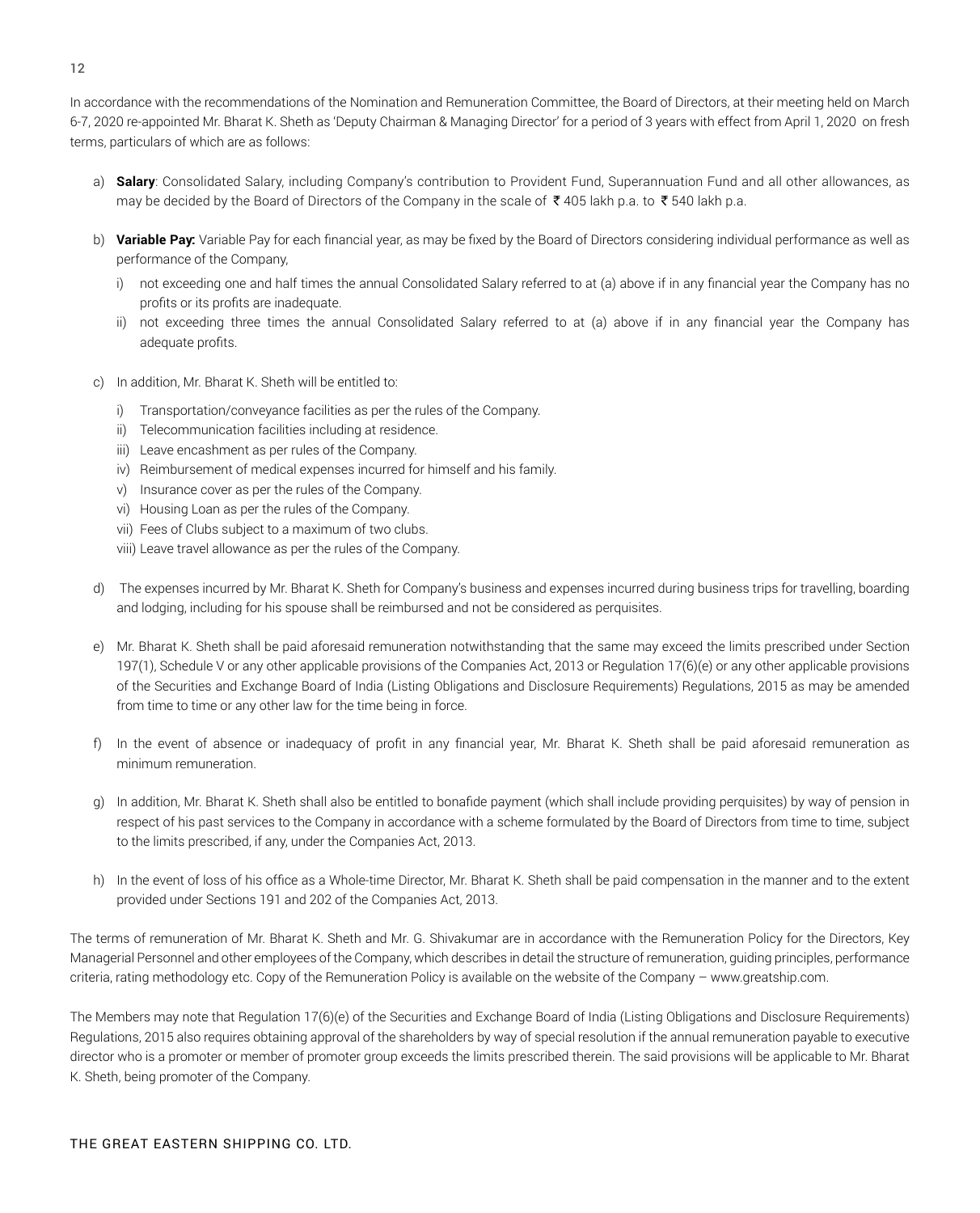Your Directors commend the resolutions at Item Nos. 5 and 6 of the Notice for your approval.

Mr. Bharat K. Sheth may be deemed to be interested, financially or otherwise, in the resolution as set out at Item No. 5 of the Notice. Mr. K. M. Sheth and Mr. Ravi K. Sheth may also be deemed to be interested in the aforesaid resolution. Other relatives of Mr. Bharat K. Sheth may be deemed to be interested in the aforesaid resolution to the extent of their shareholding interest, if any, in the Company.

Mr. G. Shivakumar may be deemed to be interested, financially or otherwise, in the resolution as set out at Item No. 6 of the Notice. The relatives of Mr. G. Shivakumar may also be deemed to be interested in the aforesaid resolution to the extent of their shareholding interest, if any, in the Company.

None of the other Directors or Key Managerial Personnel of the Company or their relatives are, in any way, concerned or interested financially or otherwise in the aforesaid resolutions.

# **The information as required to be disclosed under Schedule V (Part II) (Section II) of the Companies Act, 2013 is as follows:**

# **I. GENERAL INFORMATION**

- 1. Nature of Industry: Shipping industry
- 2. Date or expected date of commencement of commercial production: Not applicable
- 3. In case of new companies, expected date of commencement of activities as per project approved by financial institution appearing in the prospectus:
	- Not applicable
- 4. Financial performance based on given indicators:

 $(5$  in crore)

| <b>PARTICULARS</b>         | FY 2017-18 | FY 2018-19 | FY 2019-20 |
|----------------------------|------------|------------|------------|
| Total income               | 2193.29    | 2913.41    | 3168.90    |
| Profit / (Loss) before tax | 167.19     | (6.47)     | 319.53     |
| Profit / (Loss) after tax  | 160.19     | (19.47)    | 280.69     |

# 5. Foreign investments or collaborations, if any:

The Company does not have any foreign collaborations. As per the shareholding pattern of the Company as on March 31, 2020, the foreign investment in the equity shares of the Company is as follows:

| <b>CATEGORY</b>                                                 | NO. OF EQUITY SHARES HELD | I % OF PAID UP EQUITY SHARE CAPITAL HELD ! |
|-----------------------------------------------------------------|---------------------------|--------------------------------------------|
| Foreign Portfolio Investors/ Foreign<br>Institutional Investors | 3,23,56,240               | 22.02                                      |
| Non-resident Indians & others                                   | 12.85.449                 | 0.87                                       |

# **II. INFORMATION ABOUT THE APPOINTEES**

# **Mr. Bharat K. Sheth**

a) Background details:

Born in 1958, Mr. Bharat K. Sheth joined the Company in 1981, just after obtaining his Bachelor of Science (Economics) with honours from St. Andrews University, Scotland. In the initial years of his career he worked very closely with his colleagues and gained expertise in chartering and Sale & Purchase activities, the most intricate part of the shipping business. He was inducted on the Board as an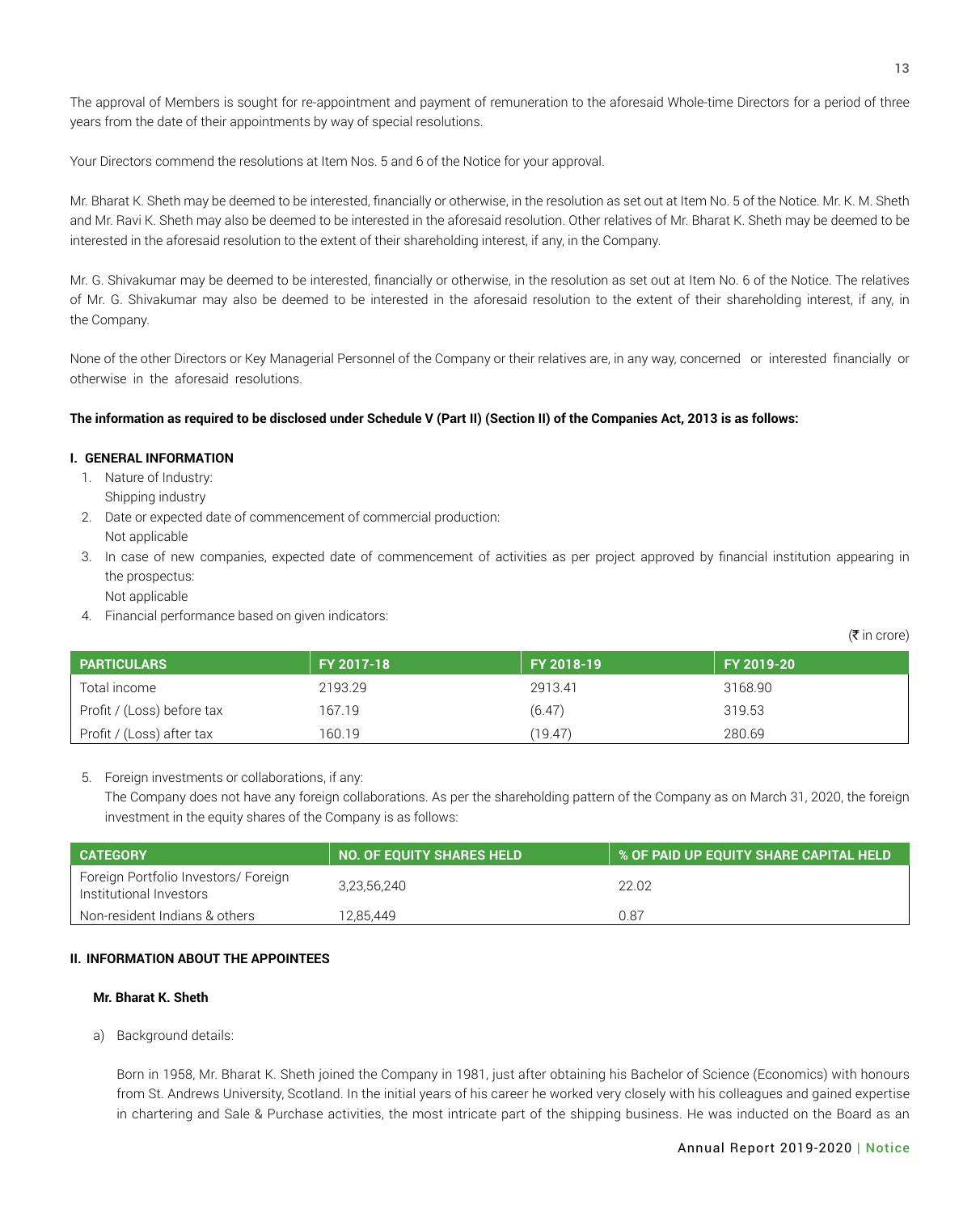Executive Director on July 1, 1989 and became Managing Director of the Company with effect from April 1, 1999. He was re-designated as Deputy Chairman & Managing Director of the Company with effect from August 12, 2005.

Mr. Bharat K. Sheth is the Independent Director on the Board of Adani Ports and Special Economic Zone Limited. He is also the Chairman of Greatship (India) Limited and Director on the Boards of Indian National Shipowners Association, The North of England P&I Association Limited, The Steamship Mutual Underwriting Association (Bermuda) Limited, The International Tanker Owners Pollution Federation Limited.

Mr. Bharat K. Sheth has attended all 6 Board meetings of the Company held during the financial year 2019-20.

b) Past Remuneration:

The details of past remuneration paid by the Company to Mr. Bharat K. Sheth are as follows:

|                                         |            |            | (₹in lakhs) |
|-----------------------------------------|------------|------------|-------------|
| <b>REMUNERATION</b>                     | FY 2017-18 | FY 2018-19 | FY 2019-20  |
| <b>CONSOLIDATED SALARY</b>              |            |            |             |
| Entitlement as per<br>Members' approval | 485.00     | 485.00     | 485.00      |
| <b>ACTUAL PAYMENT MADE (A)</b>          | 396.00     | 405.00     | 405.00      |
| <b>COMMISSION</b>                       |            |            |             |
| Entitlement as per<br>Members' approval | 1188.00    | 607.50     | 1215.00     |
| <b>ACTUAL PAYMENT MADE (B)</b>          | 387.00     | 405.00     | 504.00      |
| <b>BENEFITS (C)</b>                     | 31.90      | 32.16      | 34.70       |
| TOTAL (A+B+C)                           | 814.90     | 842.16     | 943.70      |

Mr. Bharat K. Sheth, who is also the Chairman of Greatship (India) Ltd. (GIL), a wholly owned subsidiary of the Company, was in receipt of commission of  $\bar{\bar{\tau}}$  Nil during FY 2019-20 ( $\bar{\bar{\tau}}$  108 lakh during FY 2018-19) from GIL.

#### c) Job profile and suitability:

Substantial powers of management of the affairs of the Company are entrusted with the office of Deputy Chairman & Managing Director of the Company under the overall supervision and control of the Board of Directors. The position is also in charge of the day to day management of the Company. The position is also responsible for strategic decision making and initiatives of the Company.

With more than 39 years of experience behind him, Mr. Bharat K. Sheth is well respected in the international shipping business. Mr. Bharat K. Sheth has contributed significantly to the stability, progress, development and growth of the Company. He has provided outstanding leadership as Deputy Chairman & Managing Director.

d) Remuneration proposed:

The detailed terms of remuneration proposed to be paid to Mr. Bharat K. Sheth have been mentioned in the explanatory statement hereinabove.

e) Comparative remuneration profile with respect to industry, size of the company, profile of the position and person:

The proposed remuneration is comparable and commensurate with the nature and size of the business of the Company and nature of the industry as well as the responsibilities of the appointee.

#### THE GREAT EASTERN SHIPPING CO. LTD.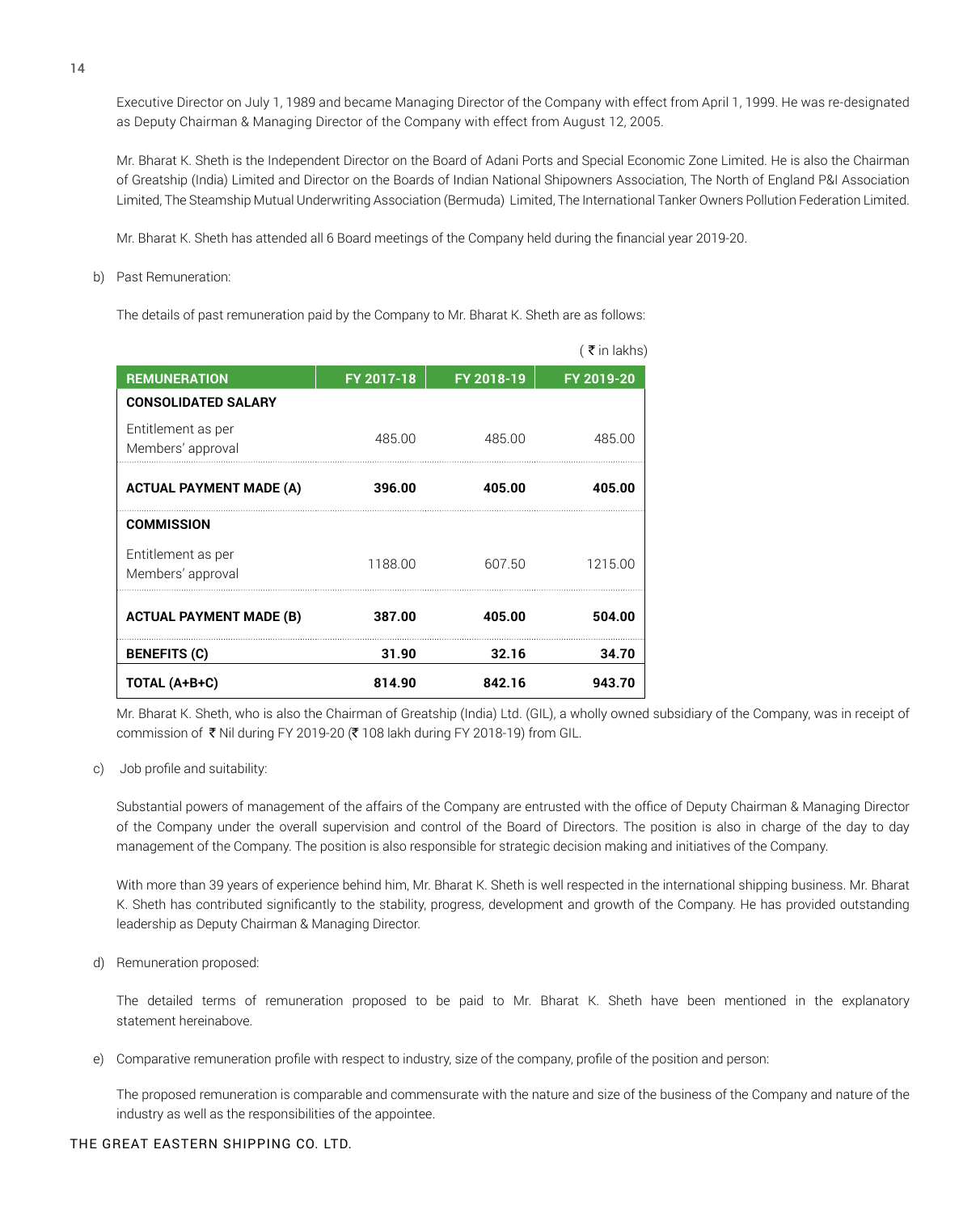f) Pecuniary relationship directly or indirectly with the Company, or relationship with the Managerial Personnel, if any:

Mr. Bharat K. Sheth holds 1,57,19,490 equity shares in the Company including shares held as trustee.

He is the son of Mr. K. M. Sheth, Non-Executive Chairman of the Company and brother of Mr. Ravi K. Sheth, Non-Executive Director of the Company.

Apart from the receipt of remuneration and dividend from the Company, he has no other pecuniary relationship directly or indirectly with the Company or its managerial personnel.

#### **Mr. G. Shivakumar**

a) Background details:

Born in 1967, Mr. G. Shivakumar is a Bachelor of Commerce and a Post Graduate in Management from IIM Ahmedabad. He joined the Company as a management trainee immediately after completing his management in 1990. He had stints in key functions like Treasury, Corporate Finance, Human Resources and Strategic Planning. He rose to become the Chief Financial Officer of the Company in 2008 and the Executive Director & CFO of the Company on November 14, 2014.

Mr. G. Shivakumar is also the Chief Financial Officer of Greatship (India) Limited, a wholly owned subsidiary of the Company. He is currently designated as Group CFO.

Mr. G. Shivakumar is the Director on the Boards of Great Eastern CSR Foundation and The Greatship (Singapore) Pte. Ltd.

Mr. G. Shivakumar has attended all 6 Board meetings of the Company held during the financial year 2019-20.

b) Past Remuneration:

The details of past remuneration paid to Mr. G. Shivakumar are as follows:

| <b>ACTUAL PAYMENT MADE (A)</b>          | 146.00 | 150.50 | 150.50 |
|-----------------------------------------|--------|--------|--------|
| <b>COMMISSION</b>                       |        |        |        |
| Entitlement as per<br>Members' approval | 146.00 | 150.50 | 150.50 |
| <b>ACTUAL PAYMENT MADE (B)</b>          | 78.00  | 55.31  | 89.60  |
|                                         |        |        | 6.58   |
| <b>BENEFITS (C)</b>                     | 6.88   | 10.31  |        |

c) Job profile and suitability:

The position of Executive Director and CFO of the Company is in charge of the finance and accounts division of the Company. The position also oversees the functions of corporate communication, human resource and information technology. In addition, the position is also responsible for all such functions as may be delegated by the Deputy Chairman & Managing Director and the Board of Directors from time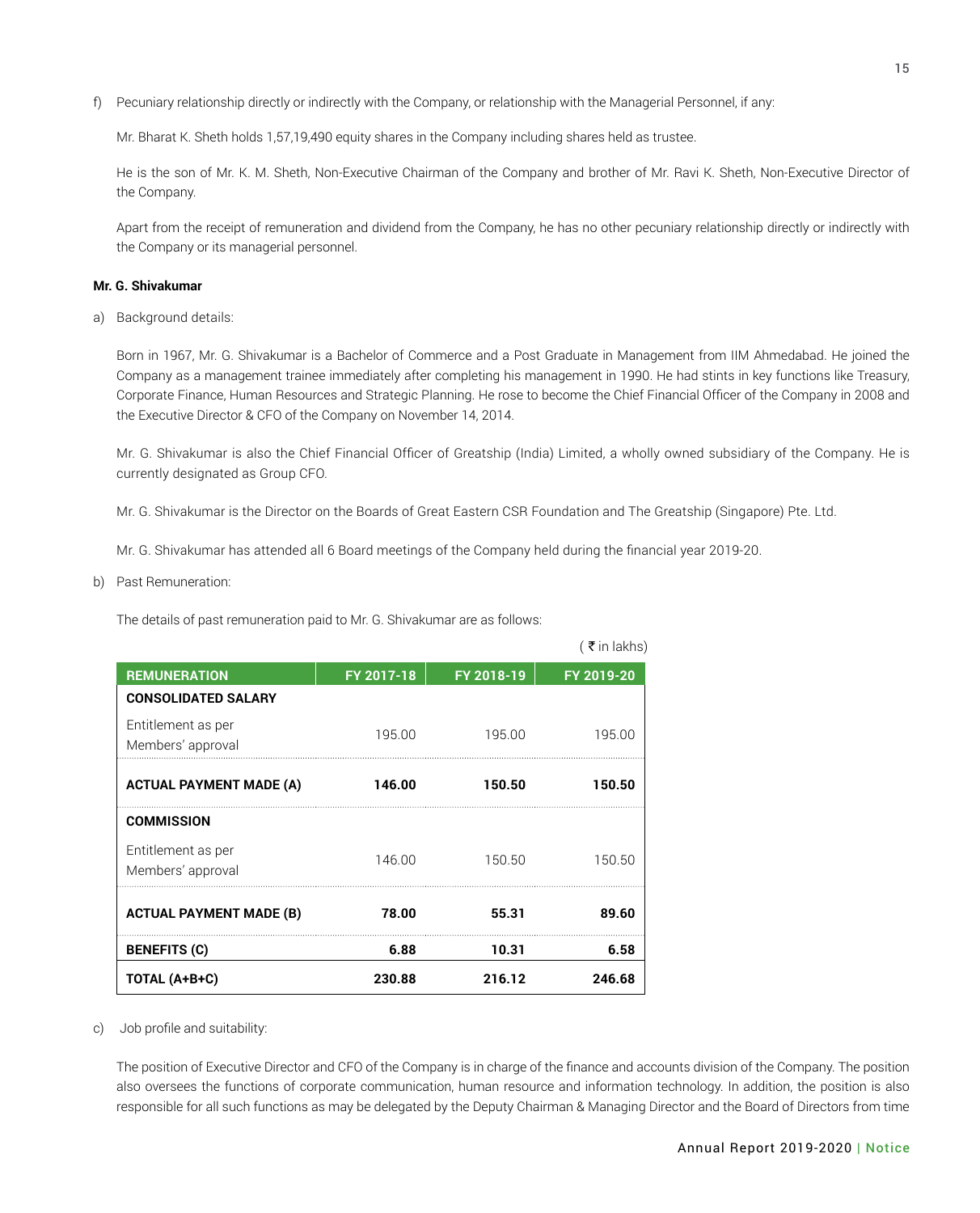to time. The position reports to the Deputy Chairman & Managing Director.

Mr. G. Shivakumar possesses the functional and management skills and has rich experience of over 30 years working with the Group.

d) Remuneration proposed:

The detailed terms of remuneration proposed to be paid to Mr. G. Shivakumar have been mentioned in the explanatory statement hereinabove.

e) Comparative remuneration profile with respect to industry, size of the company, profile of the position and person:

The proposed remuneration is comparable and commensurate with the nature and size of the business of the Company and nature of the industry as well as the responsibilities of the appointee.

f) Pecuniary relationship directly or indirectly with the Company, or relationship with the Managerial Personnel, if any:

Mr. G. Shivakumar holds 57 equity shares in the Company.

Apart from the receipt of remuneration and dividend from the Company, he has no other pecuniary relationship directly or indirectly with the Company or its managerial personnel.

#### **III. OTHER INFORMATION**

1. Possible reasons for loss or inadequate profits:

Members may note that the Company has reported a profit of  $\bar{\bar{\xi}}$  280.69 crore for the year ended on March 31, 2020.

However, the Board of Directors are of the view that the volatility in freight rates, the impact of Accounting Standard 21 (Ind AS 21) and Accounting Standard 109 (Ind AS 109), as well as current uncertainty due to Covid-19 global pandemic (explained in detail as follows) may result in decline in the Company's profitability, and may even lead to losses in future.

**Volatility in freight rates:** Shipping freight rates have traditionally been very volatile, and this continues to be the case. While the Company makes every effort to ensure that it can ride out the freight rate cycles, and even profit over the long term from the volatility, it cannot control the impact of the freight rate fluctuations on the vessels in the spot market. Therefore it is possible that there can be years in which the Company has inadequate profits, or even a loss, due to poor freight rates.

**Impact of Accounting Standards:** Since the Company's revenues and assets are priced in US dollars, the Company has funded its ship acquisitions either by borrowing directly in US dollars, or by borrowing in rupees and swapping the liability into US Dollars through use of derivative instruments. As per the Indian Accounting Standard 21 (Ind AS 21), the effect of revaluation of foreign currency loans is to be taken to the Profit and Loss account. Similarly, as per Indian Accounting Standard 109 (Ind AS 109), the change in the fair value of the derivative is to be taken to the profit and loss account. Over the past few months rupee has depreciated substantially against the US dollar, and hence there has been an adverse impact on the Profit and Loss account.

However, the corresponding positive effect on the assets side (i.e., the increase in the rupee value of the ships due to depreciation of the rupee against the US dollar) is not taken to the Profit and Loss account. As a result, there is a very significant negative impact on the Profit and Loss account when the rupee depreciates versus the US Dollar.

**Uncertainty due to Covid-19 global pandemic:** The Covid-19 pandemic has increased the uncertainty on the growth prospects of major economies around the world. If economic growth is at a slower pace than before, it may affect the profitability of the Company, and could even result in a loss.

2. Steps taken or proposed to be taken for improvement:

The Company has an established track record in the shipping industry with an experienced and professionally qualified management. It has also successfully managed many shipping cycles over the last seven decades.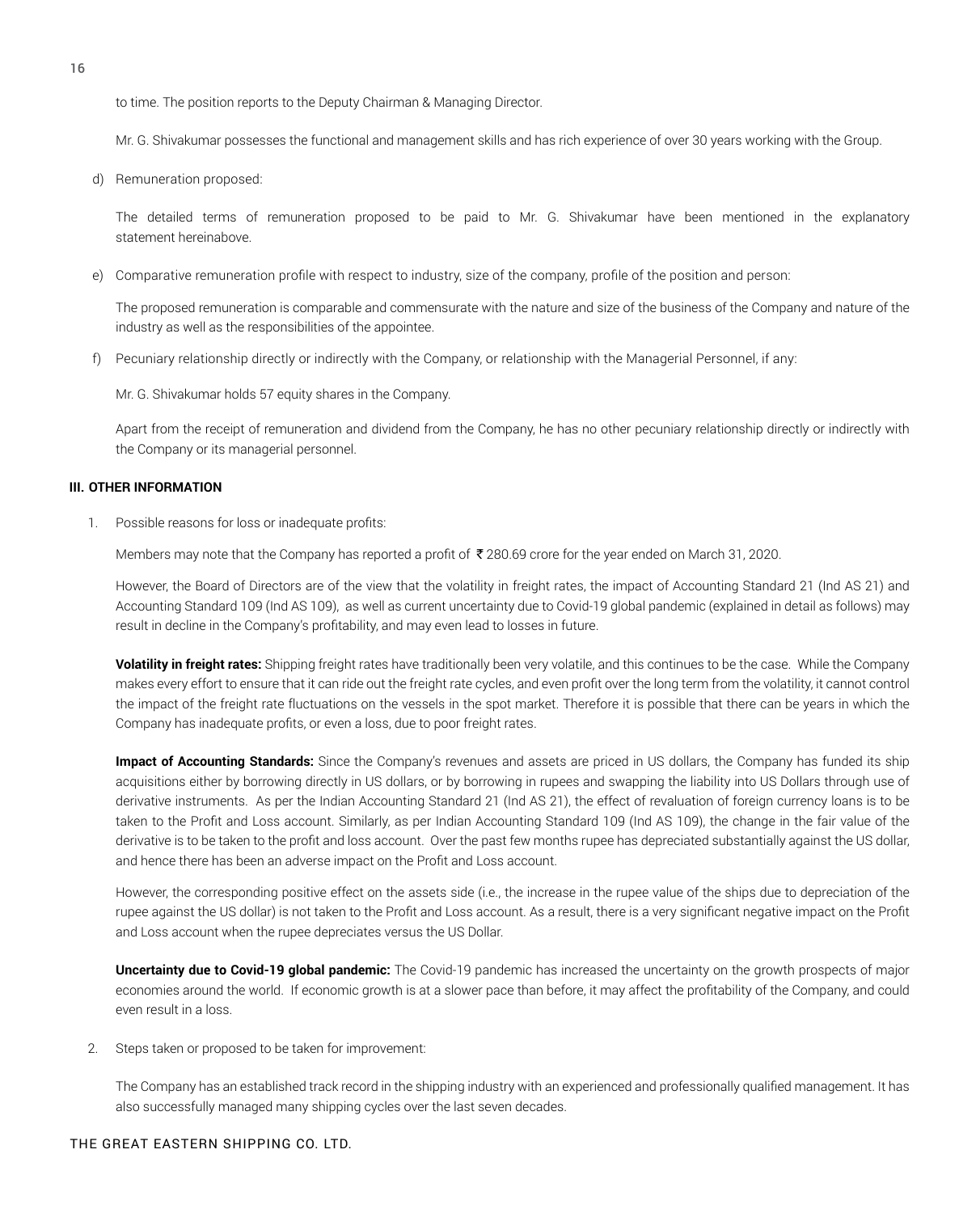Freight rates in the commodity shipping business are traditionally volatile and can vary widely even within short periods. Since shipping is a fragmented commodity market, the ability of any player to control freight rates is non existent, and earnings are subject to the vagaries of the market. This leads to uncertainty in earnings, and the only area that can be controlled is the cost base. As explained in the Chairman's statement in the Annual Report of FY 2016-17, a major part of the cost comes from the acquisition value of the ships and how those acquisitions are funded. As part of its management of cycles, the Company has utilized the opportunity to invest in additional capacity in the low part of the market. These purchases have helped to create low-cost capacity, preparing the Company for superior profitability over the course of a full cycle, even if individual years are less profitable.

Irrespective of the level of freight rates, the Company has continued with its efforts to ensure that its ships are maintained and operated to the best international standards. This enables the Company to maximize earnings in both bad and good markets.

3. Expected increase in productivity and profits in measurable terms:

As stated above, the Company believes that as a result of the above actions and positioning, it will be in a position to deliver superior returns over the longer term of 3-5 years, even if individual years show low profitability.

#### **IV. DISCLOSURES**

Necessary disclosures have been mentioned in the Board of Director's Report under the heading Corporate Governance attached to the financial statements for FY 2019-20.

By Order of the Board

**Jayesh M. Trivedi** Company Secretary

Mumbai, May 30, 2020

#### **Registered Office :**

Ocean House, 134/A, Dr. Annie Besant Road, Worli, Mumbai 400 018 Tel : 022 6661 3000/2492 2100 Fax : 022 2492 5900 Email : shares@greatship.com Web : www.greatship.com CIN : L35110MH1948PLC006472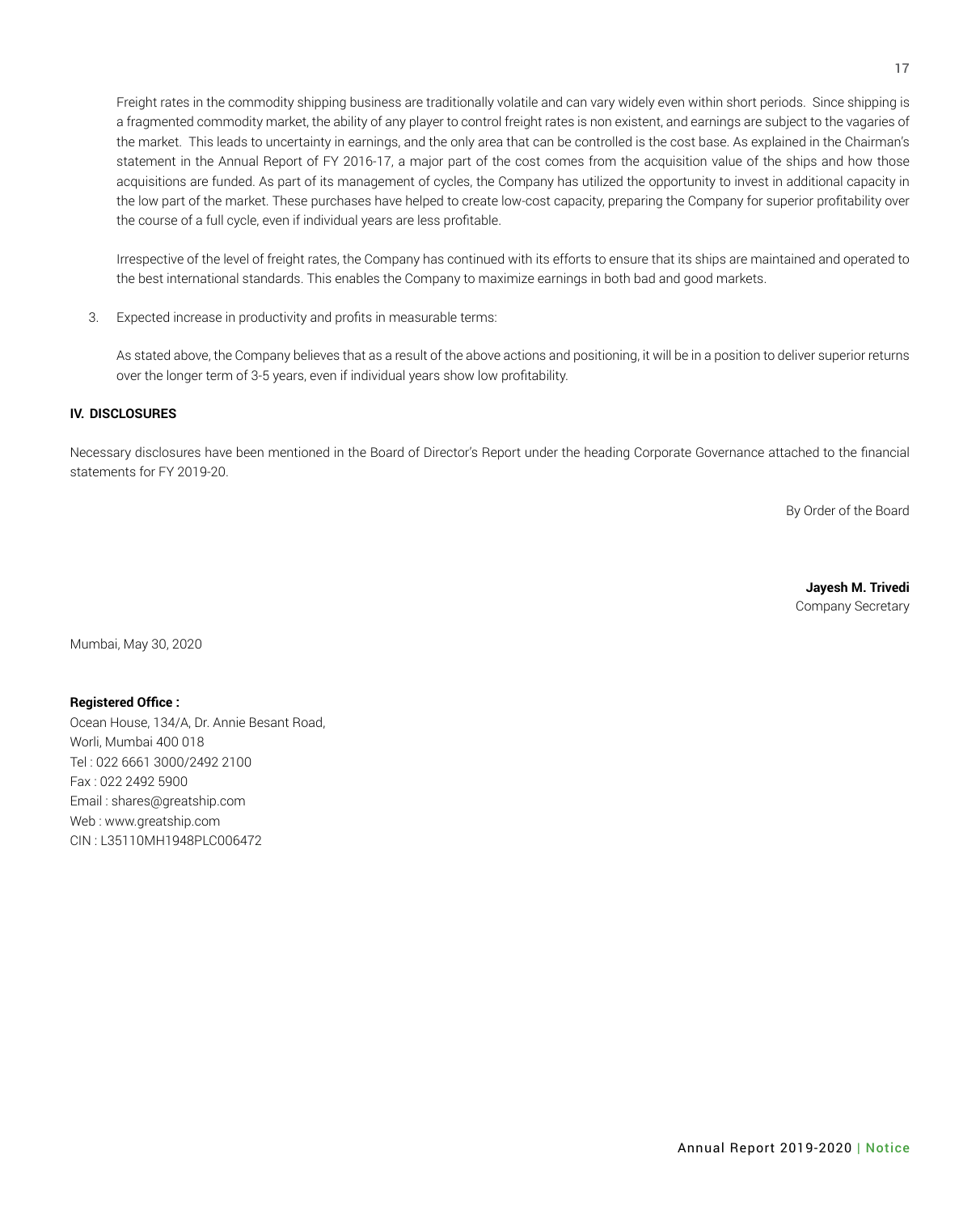# **ANNEXURE TO NOTICE**

# **INFORMATION REQUIRED AS PER REGULATION 36(3) OF THE SECURITIES AND EXCHANGE BOARD OF INDIA (LISTING OBLIGATIONS AND DISCLOSURE REQUIREMENTS) REGULATIONS, 2015 IN RESPECT OF NON-EXECUTIVE DIRECTORS BEING RE-APPOINTED.**

A. **MR. K. M. SHETH** (Age: 88 years) joined the Company in 1952 and was inducted on the Board of Directors of the Company on April 03, 1970. He became the 'Deputy Chairman and Managing Director' in 1975 and rose to become the 'Chairman and Managing Director' in 1992. He became Executive Chairman in 1999. With a view to reduce his day to day commitments, Mr. K. M. Sheth relinquished the office of the Whole-time Director with effect from September 01, 2014. He has been providing invaluable guidance to the Company in its strategic and decision making policies.

Previously, Mr. K. M. Sheth held the position of President of the Indian National Shipowners Association (INSA) and was the employers' group Chairman in the International Labour Organization (ILO) plenary session in Geneva. He was the recipient of the highest national maritime 'Varuna Award' in 2005 by the National Maritime Committee.

He continues to be Chairman of the South Asia Advisory Committee of Lloyds Register, Chairman of the South Asia Committee of Det Norske Veritas and Chairman of the Indian Committee of Nippon Kaiji Kyokai, Japan. He is also Chairman of Board of Governors of The Great Eastern Institute of Maritime Studies. He is on the Members' Representative Committee of The Britannia Steam Ship Insurance Association Holdings Limited and member of the American Bureau of Shipping, USA. He is also a member of the Southeast Asia Committee of Korean Register.

As on date, Mr. K.M. Sheth holds 2,78,133 equity shares in the Company. Mr. K. M. Sheth is the father of Mr. Bharat K. Sheth, Deputy Chairman & Managing Director, and Mr. Ravi K. Sheth, Director of the Company. He has attended all 6 Board meetings held during the financial year 2019-20.

B. **MS. RITA BHAGWATI** (Age: 66 years) has more than 40 years of work experience in India and the United States in the central bank and in commercial and investment banking.

She has served as the regional economist for South Asia at the International Finance Corporation (IFC), the private sector arm of the World Bank. She helped guide IFC operations in South Asia by identifying growth sectors in South Asia, tracking macroeconomic and policy developments and screening potential investments for economic viability.

She spent two decades with the IFC, the Institute of International Finance and the World Bank, with a range of responsibility including South Asia, private sector development, project finance, strategic policy, coordinating among multilateral donors and designing and developing new products to collaborate with the private sector.

She began her career in one of India's largest commercial banks – the State Bank of India. She went on to serve for over a decade in the central bank, the Reserve Bank of India, where she rose to senior management levels. She initiated policy papers and collaborated with senior officials from the ministries of Finance, Commerce, Export-Import Bank, Export Credit Guarantee Corporation and commercial banks.

She holds an MA in Economics from the prestigious Delhi School of Economics, an MA in International Economics from the Fletcher School at Tufts University and an MBA from George Washington University.

She was working with Bower Group Asia, Washington D. C. as Advisor, Economic Policy and Financial Markets.

Apart from the Company, Ms. Rita Bhagwati is also on the Board of Directors of Indus Towers Limited and Greatship (India) Limited.

Ms. Rita Bhagwati is a member of the Audit Committee of the Company. She is also a member of the Audit Committee and Corporate Social Responsibility Committee of Indus Towers Limited.

As on date, Ms. Rita Bhagwati does not hold any equity shares in the Company. She has attended all 6 Board meetings held during the financial year 2019-20.